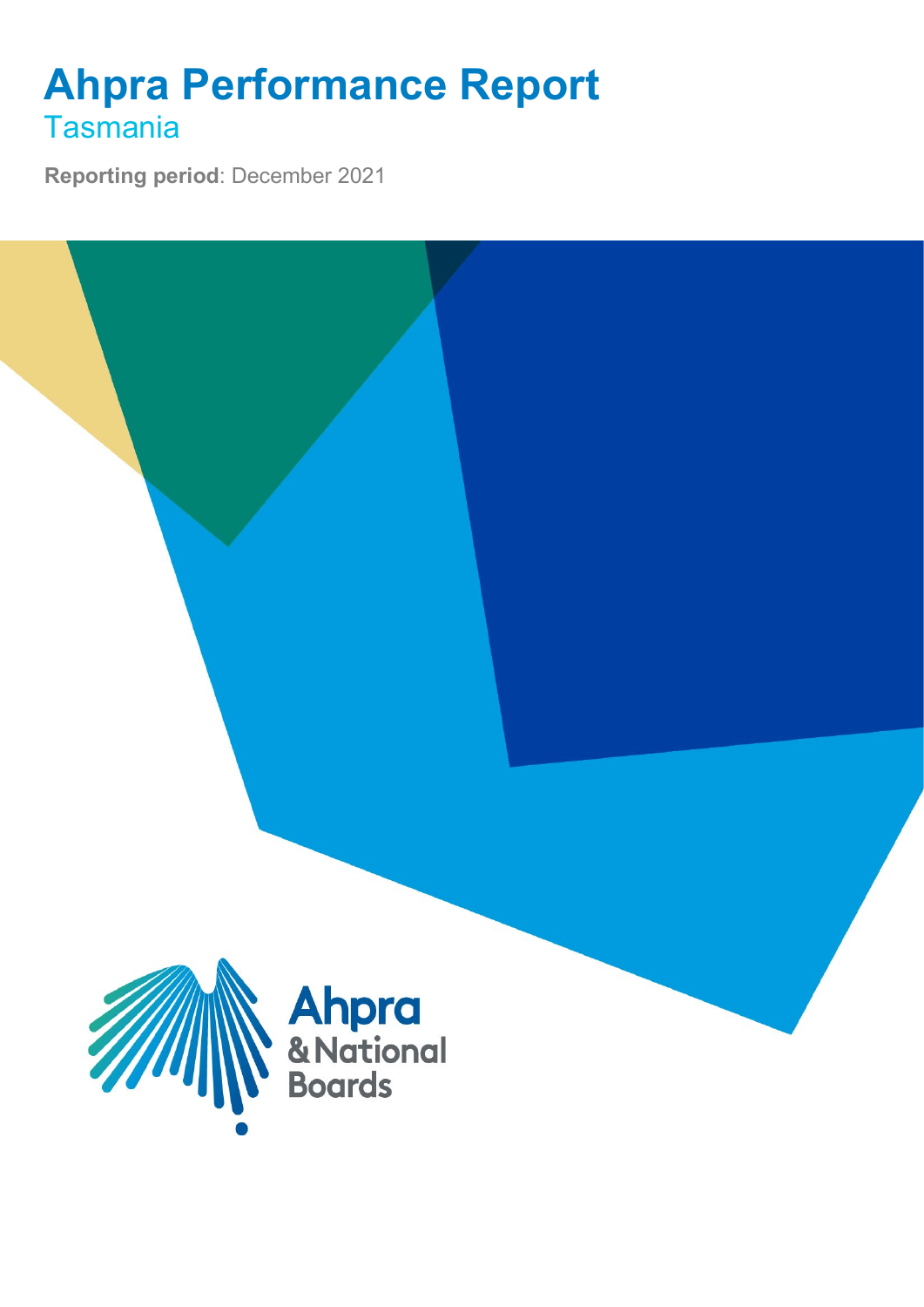### **Registration of health practitioners**





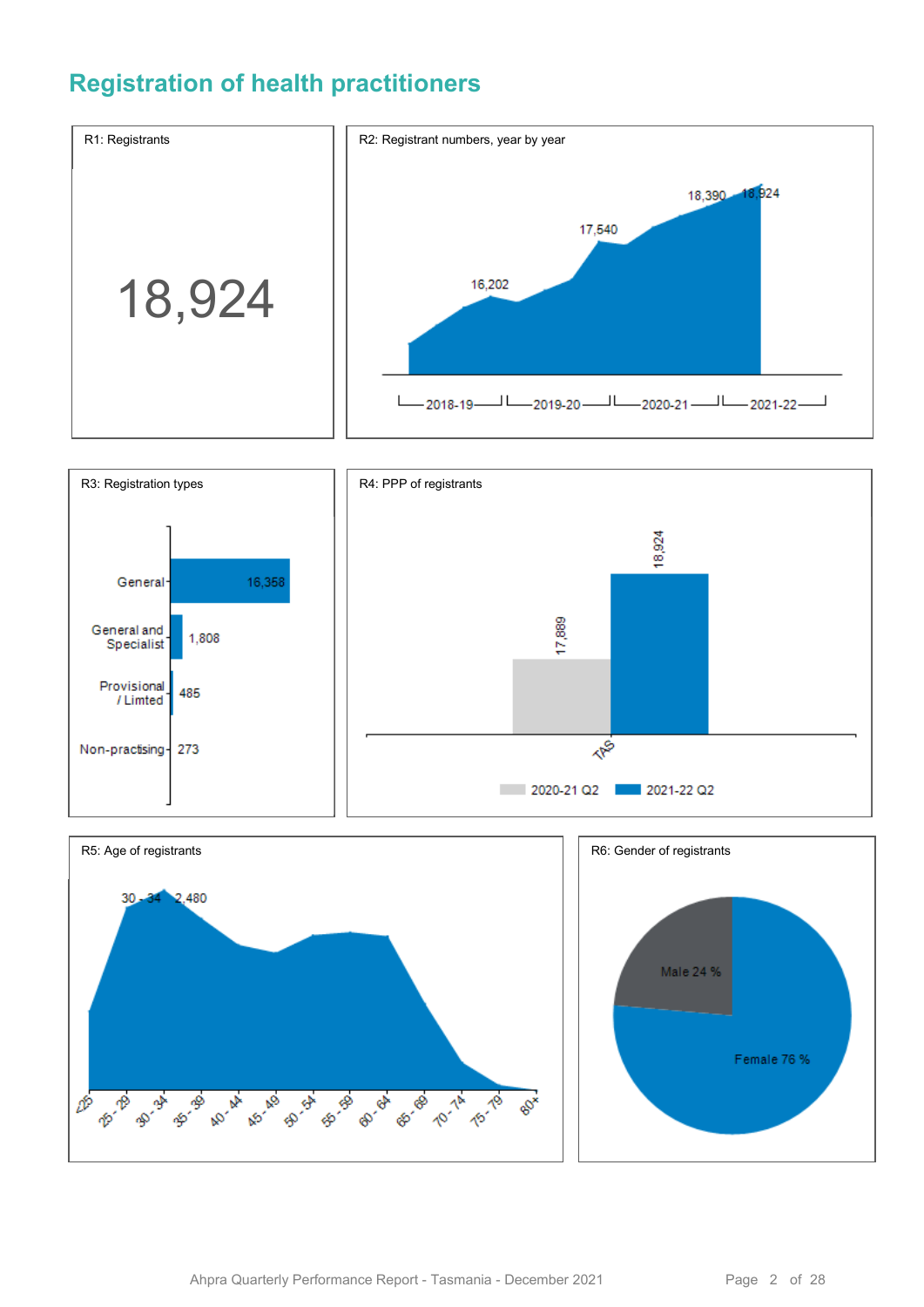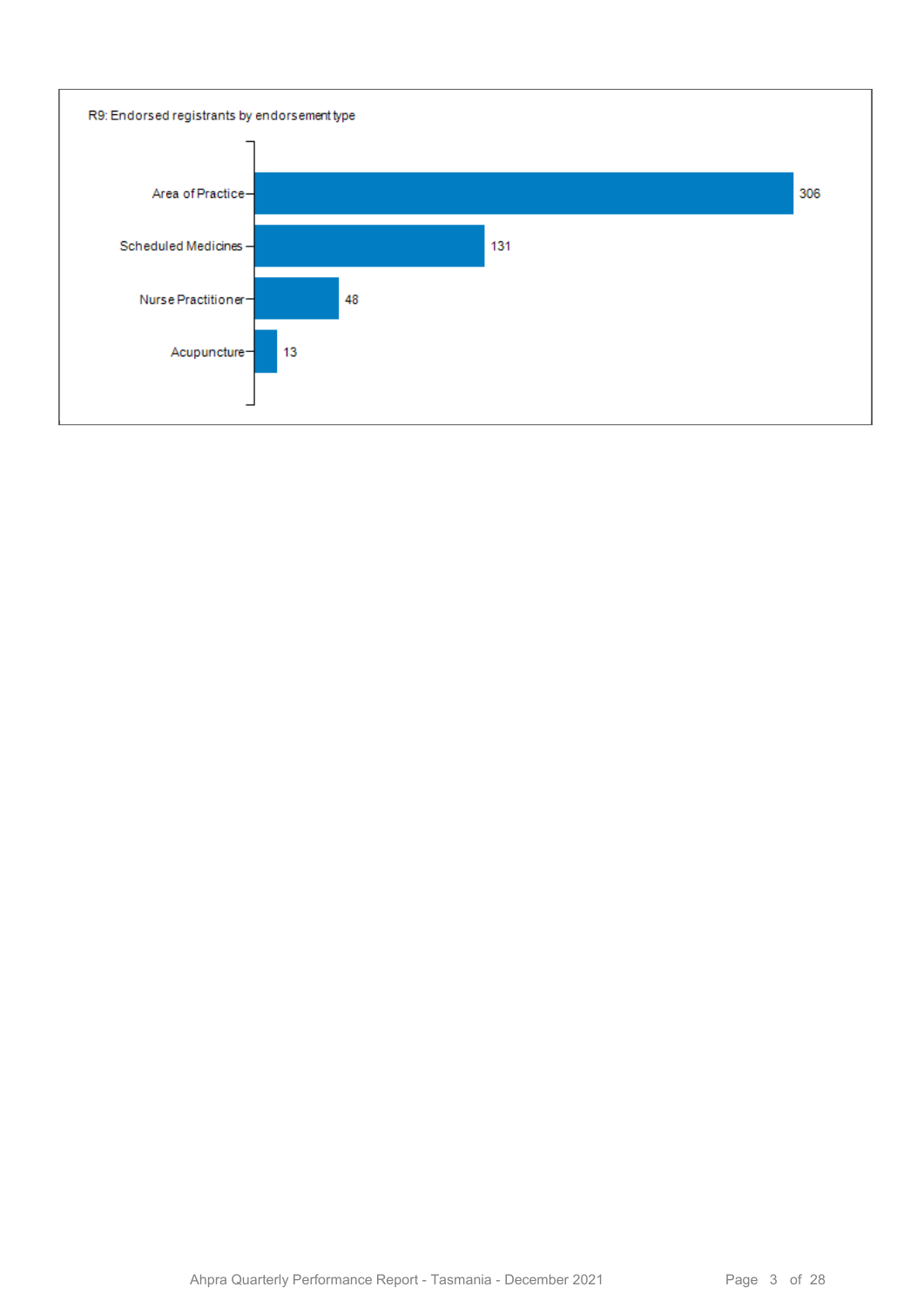## **Applications for registration**







| FY / Qtr       | 2020-21 | 2021-22 (YTD) | $\Delta$ | #    | $\frac{9}{6}$ |
|----------------|---------|---------------|----------|------|---------------|
| Q1             | 203     | 145           | ↓        | (58) | (29%)         |
| Q <sub>2</sub> | 326     | 308           | ↓        | (18) | (6%)          |
| Q <sub>3</sub> | 99      |               |          |      |               |
| Q4             | 82      |               |          |      |               |
|                |         |               |          |      |               |



| FY / Qtr       | 2020-21 | 2021-22 (YTD) | $\Delta$ | #    | $\%$  |
|----------------|---------|---------------|----------|------|-------|
| Q <sub>1</sub> | 316     | 251           | ↓        | (65) | (21%) |
| Q <sub>2</sub> | 705     | 790           | ↑        | 85   | 12%   |
| Q <sub>3</sub> | 301     |               |          |      |       |
| Q4             | 298     |               |          |      |       |
| <b>YTD</b>     | 1,021   | 1,041         | ↑        | 20   | 2%    |



| FY / Qtr       | 2020-21 | 2021-22 (YTD) | $\Delta$ | #  | %  |
|----------------|---------|---------------|----------|----|----|
| Q <sub>1</sub> | 189     | 191           | ↑        | 2  | 1% |
| Q2             | 581     | 628           | ↑        | 47 | 8% |
| Q <sub>3</sub> | 540     |               |          |    |    |
| Q <sub>4</sub> | 319     |               |          |    |    |
| <b>YTD</b>     | 770     | 819           | ↑        | 49 | 6% |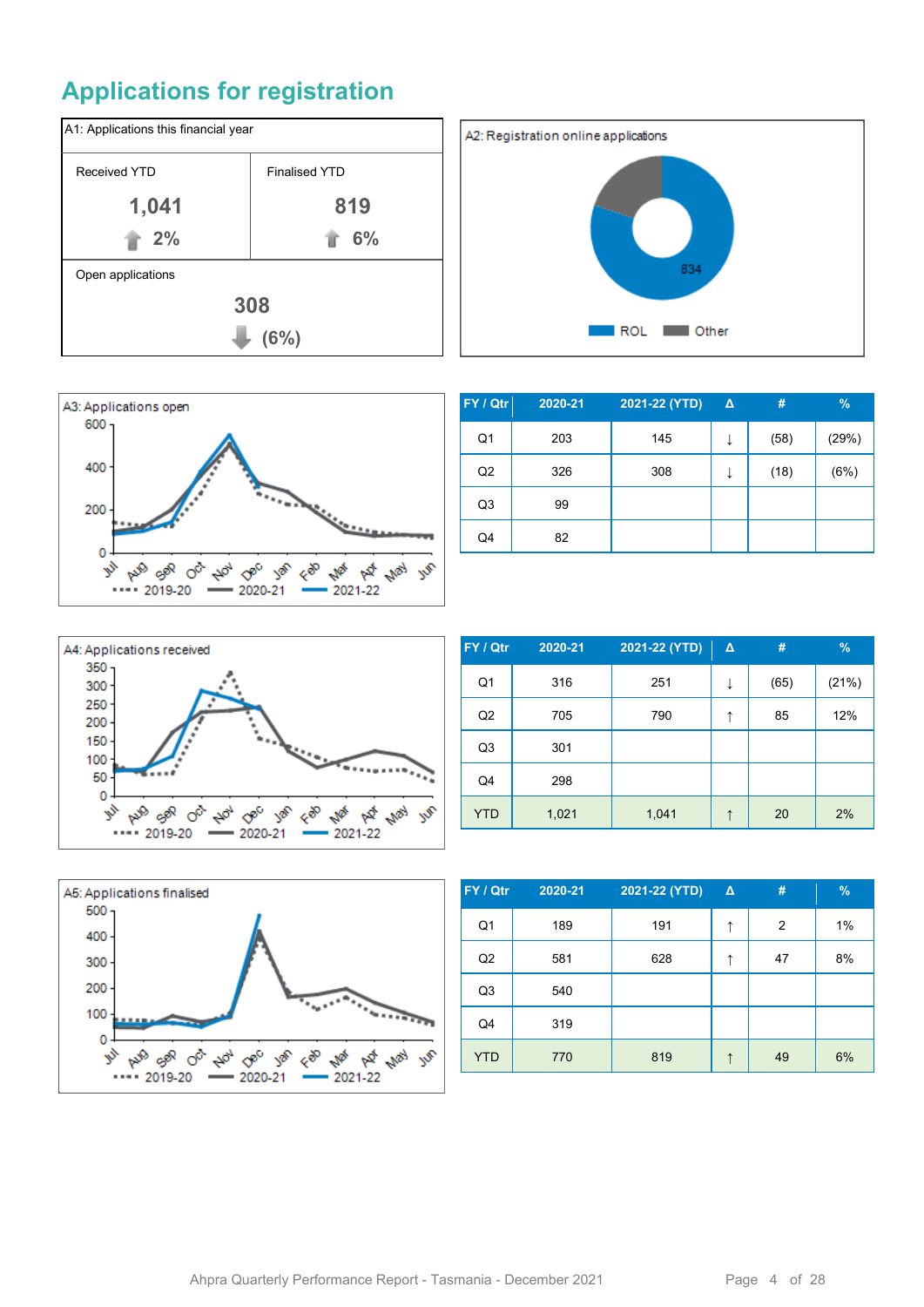



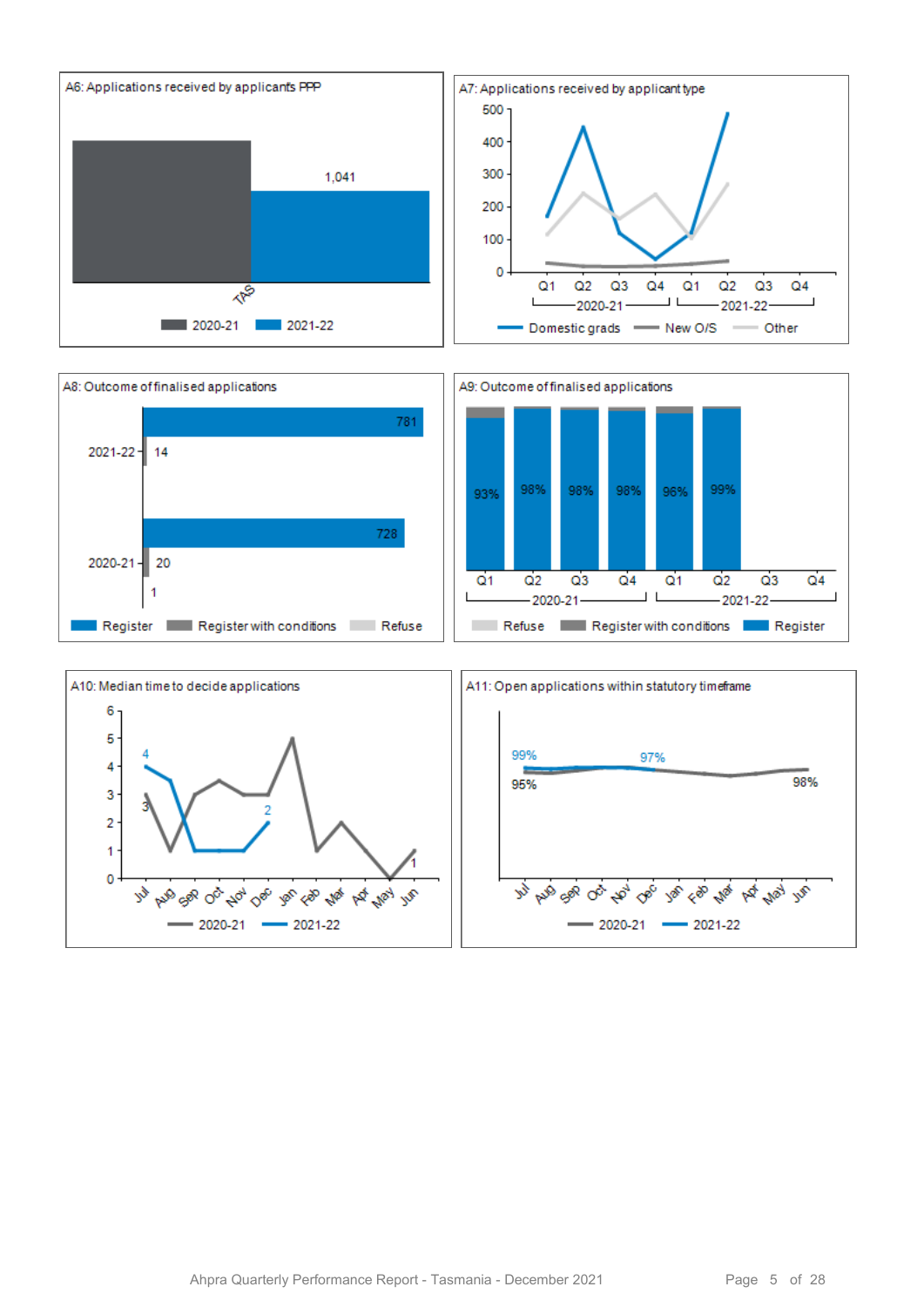#### **Endorsement Applications for Registration**



| FY / Qtr       | 2020-21 | 2021-22 (YTD) | $\Delta$ | # | %    |
|----------------|---------|---------------|----------|---|------|
| Q <sub>1</sub> |         | 5             | ۸        |   | 400% |
| Q2             | 2       | 3             |          |   | 50%  |
| Q <sub>3</sub> | 5       |               |          |   |      |
| Q4             |         |               |          |   |      |



| FY / Qtr       | 2020-21 | 2021-22 (YTD) | $\Delta$ | # | $\frac{9}{6}$ |
|----------------|---------|---------------|----------|---|---------------|
| Q1             | 9       | 9             |          | 0 | 0%            |
| Q2             | 9       | 14            | ↑        | 5 | 56%           |
| Q <sub>3</sub> | 16      |               |          |   |               |
| Q4             | 5       |               |          |   |               |
| <b>YTD</b>     | 18      | 23            |          | 5 | 28%           |



| FY / Qtr       | 2020-21 | 2021-22 (YTD) | $\Delta$ | #   | $\frac{9}{6}$ |
|----------------|---------|---------------|----------|-----|---------------|
| Q <sub>1</sub> | 6       | 7             | ↑        | 1   | 17%           |
| Q2             | 9       | 5             |          | (4) | (44%)         |
| Q <sub>3</sub> | 10      |               |          |     |               |
| Q4             | 15      |               |          |     |               |
| <b>YTD</b>     | 15      | 12            |          | (3) | (20%)         |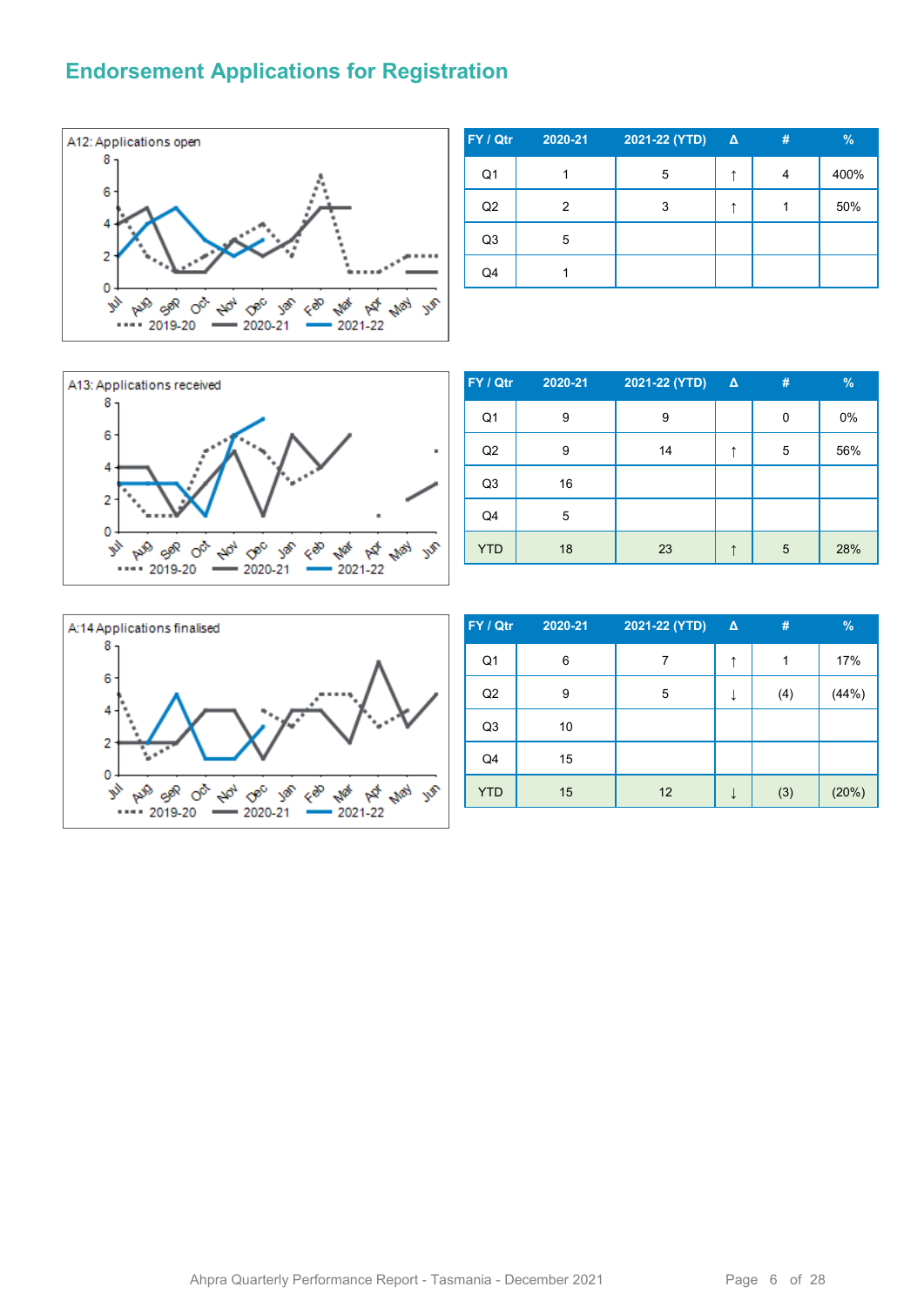#### **Notifications about Registrants**







| FY / Qtr       | 2020-21 | 2021-22 (YTD) | $\Delta$ | #  | $\%$ |
|----------------|---------|---------------|----------|----|------|
| Q1             | 162     | 184           | ↑        | 22 | 14%  |
| Q <sub>2</sub> | 171     | 198           | ↑        | 27 | 16%  |
| Q <sub>3</sub> | 160     |               |          |    |      |
| Q4             | 176     |               |          |    |      |



| FY / Qtr       | 2020-21 | 2021-22 (YTD) | $\Delta$ | #   | $\frac{9}{6}$ |
|----------------|---------|---------------|----------|-----|---------------|
| Q <sub>1</sub> | 85      | 76            |          | (9) | (11%)         |
| Q2             | 73      | 97            | ↑        | 24  | 33%           |
| Q <sub>3</sub> | 66      |               |          |     |               |
| Q4             | 82      |               |          |     |               |
| <b>YTD</b>     | 158     | 173           | ↑        | 15  | 9%            |



| FY / Qtr       | 2020-21 | 2021-22 (YTD) | $\Delta$ | #  | $\frac{9}{6}$ |
|----------------|---------|---------------|----------|----|---------------|
| Q <sub>1</sub> | 66      | 71            | ↑        | 5  | 8%            |
| Q2             | 64      | 86            | ↑        | 22 | 34%           |
| Q <sub>3</sub> | 80      |               |          |    |               |
| Q4             | 64      |               |          |    |               |
| <b>YTD</b>     | 130     | 157           | ↑        | 27 | 21%           |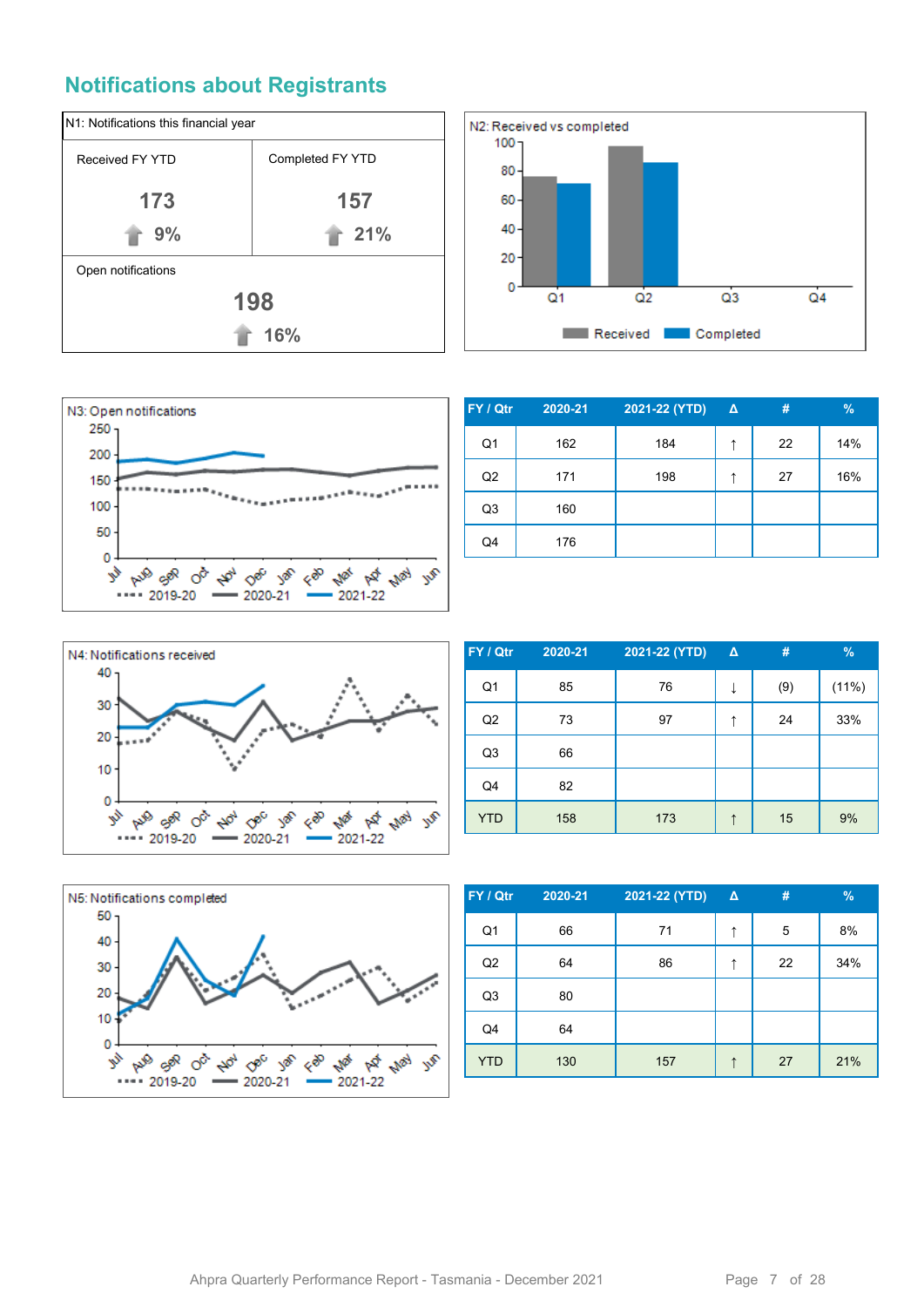#### **Immediate action analysis**





#### **Notification completion analysis**



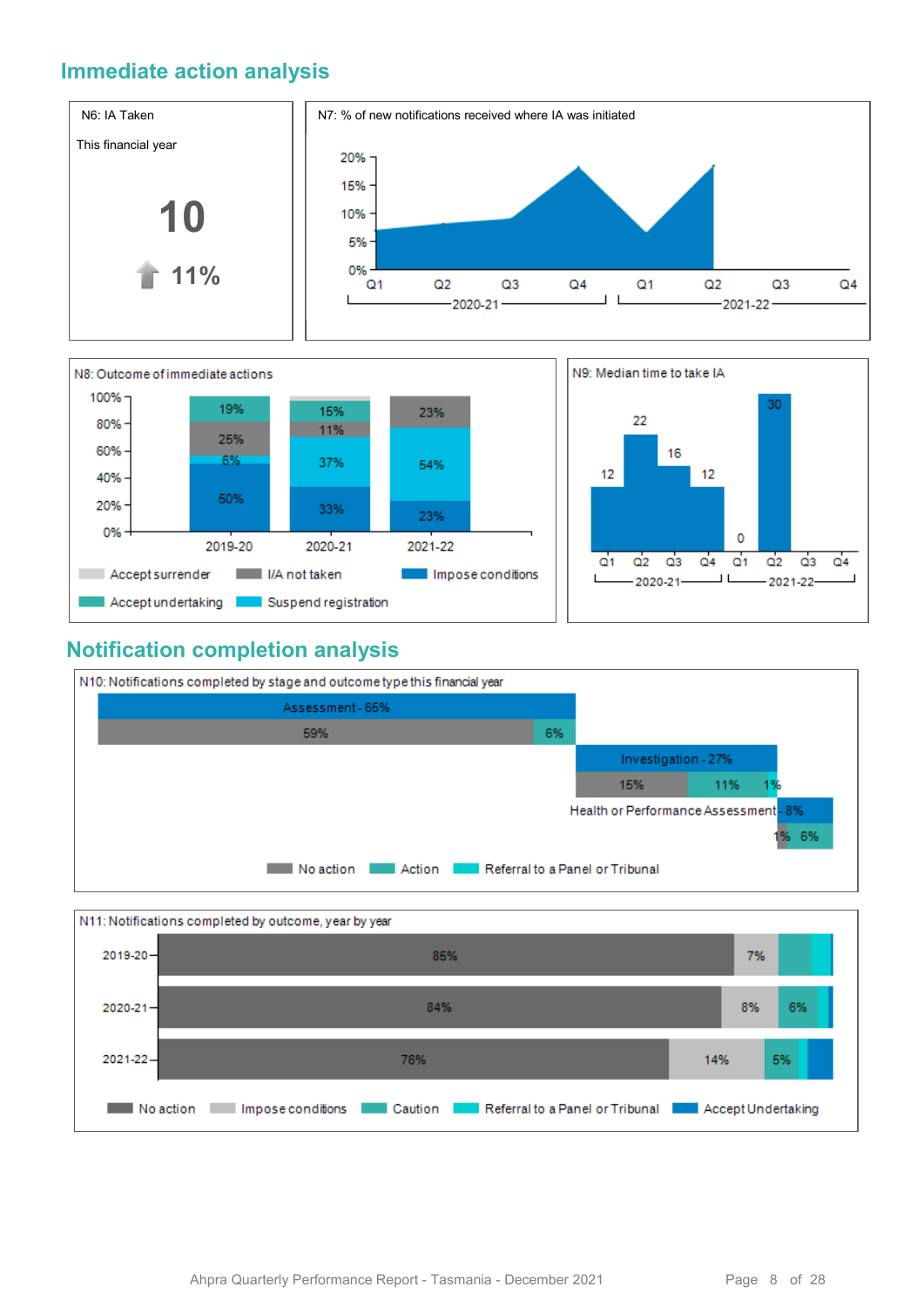#### **Notification timeliness analysis**









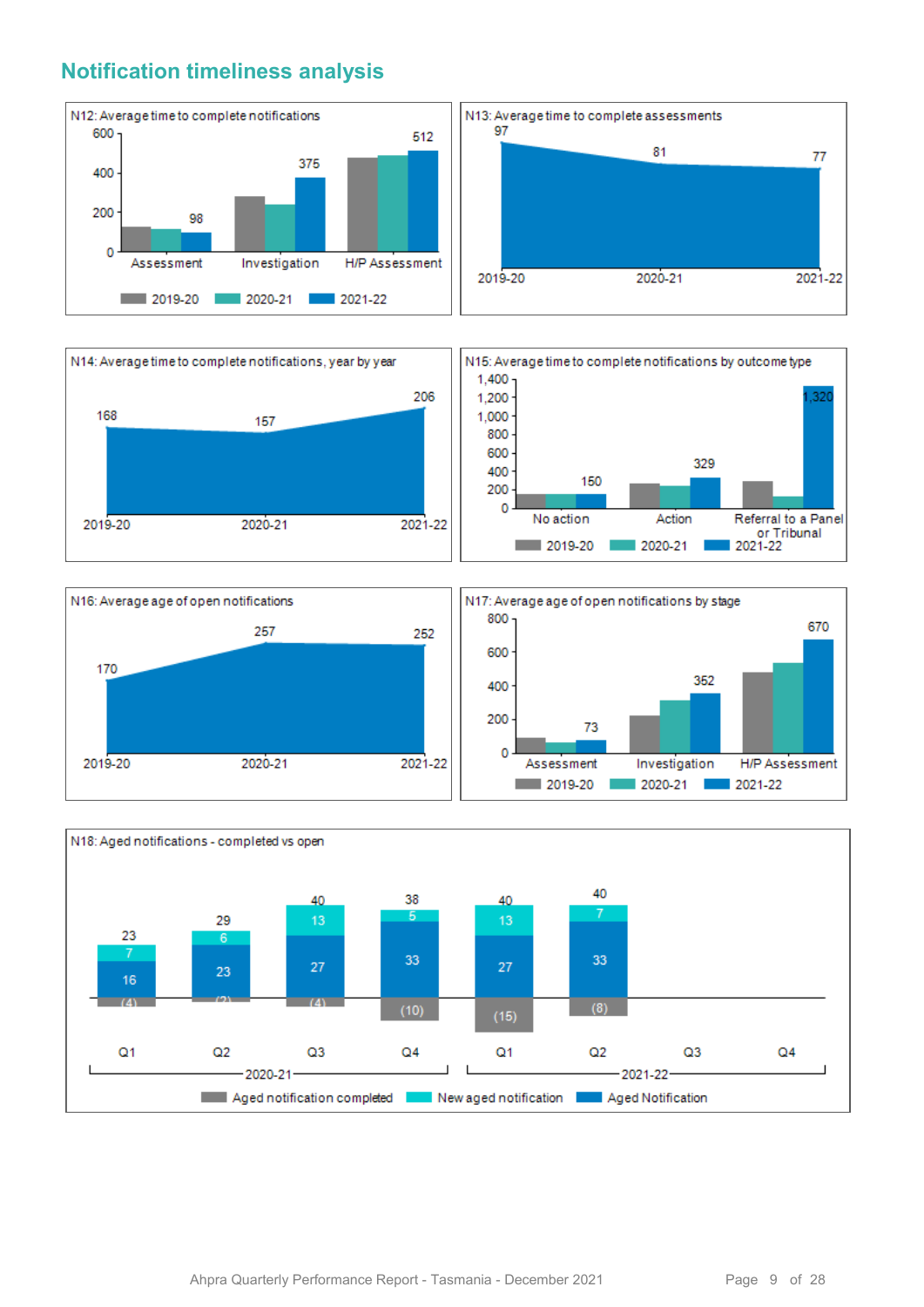#### **Tribunal matters**





| FY / Qtr       | 2020-21 | 2021-22 (YTD) | $\Delta$ | #   | $\%$  |
|----------------|---------|---------------|----------|-----|-------|
| Q1             | 12      | 3             |          | (9) | (75%) |
| Q <sub>2</sub> | 11      | 4             | ↓        | (7) | (64%) |
| Q3             | 9       |               |          |     |       |
| Q4             | 6       |               |          |     |       |



| FY / Qtr   | 2020-21 | 2021-22 (YTD)  | $\Delta$ | #   | %     |
|------------|---------|----------------|----------|-----|-------|
| Q1         | 4       |                |          | (3) | (75%) |
| Q2         |         |                |          |     |       |
| Q3         |         |                |          |     |       |
| Q4         |         |                |          |     |       |
| <b>YTD</b> | 4       | $\overline{2}$ |          | (2) | (50%) |



| FY / Qtr       | 2020-21 | 2021-22 (YTD) | Δ | #   | $\frac{9}{6}$ |
|----------------|---------|---------------|---|-----|---------------|
| Q <sub>1</sub> | 3       |               | ↓ | (3) | (100%)        |
| Q2             |         |               | ↓ | (1) | $(100\%)$     |
| Q <sub>3</sub> | 2       |               |   |     |               |
| Q4             | 4       |               |   |     |               |
| <b>YTD</b>     | 4       |               | ↓ | (4) | $(100\%)$     |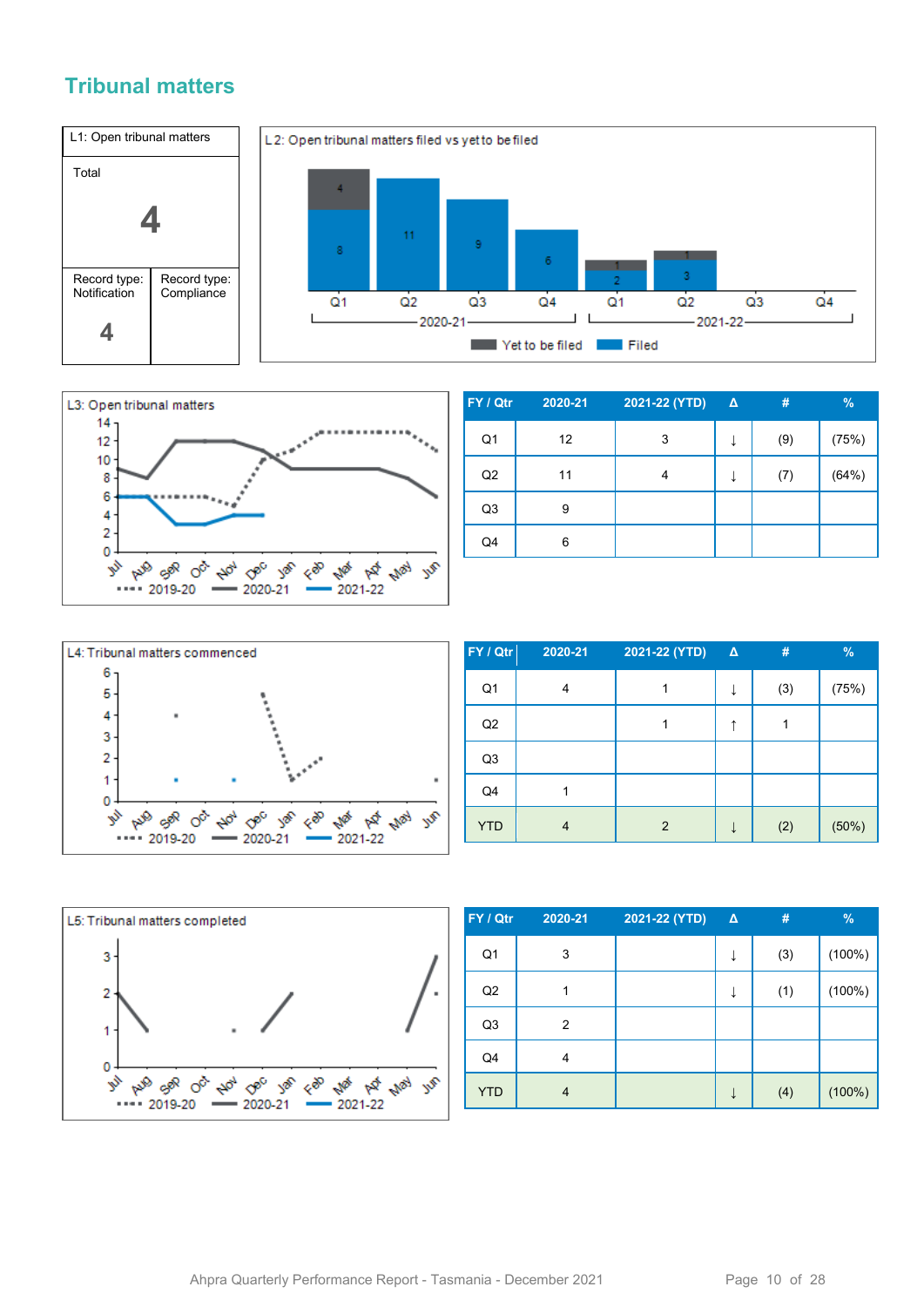







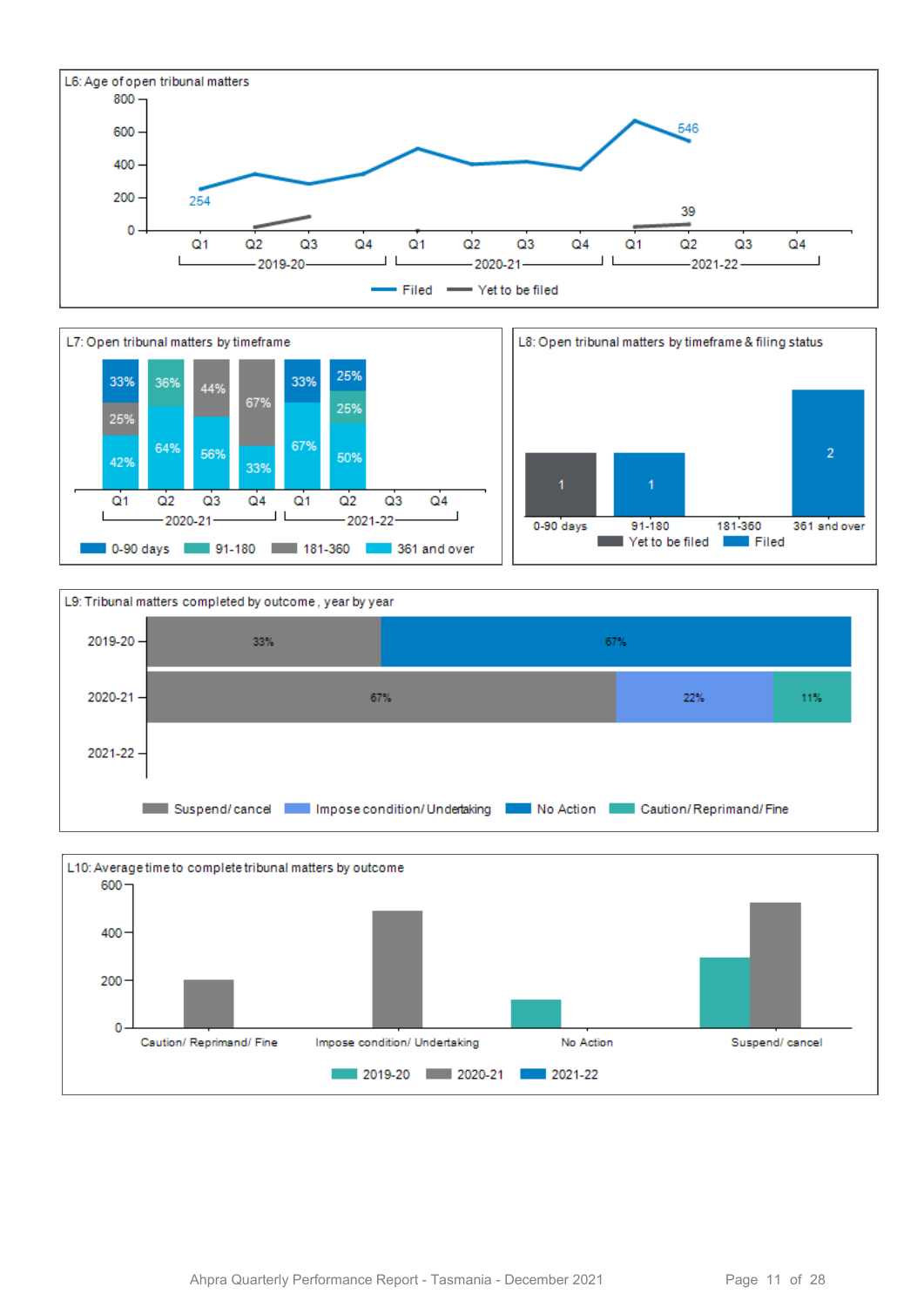#### **Panel matters**





| FY / Qtr       | 2020-21 | 2021-22 (YTD) | $\Delta$ | # | $\frac{9}{6}$ |
|----------------|---------|---------------|----------|---|---------------|
| Q <sub>1</sub> |         |               |          |   |               |
| Q2             |         |               |          |   |               |
| Q3             |         |               |          |   |               |
| Q4             |         |               |          |   |               |



| FY / Qtr       | $2020 - 21$ | 2021-22 (YTD) Δ | # | $\frac{9}{6}$ |
|----------------|-------------|-----------------|---|---------------|
| Q <sub>1</sub> |             |                 |   |               |
| Q2             |             |                 |   |               |
| Q <sub>3</sub> |             |                 |   |               |
| Q4             |             |                 |   |               |
| <b>YTD</b>     |             |                 |   |               |



| FY / Qtr       | 2020-21 | 2021-22 (YTD) Δ | # | $\%$ |
|----------------|---------|-----------------|---|------|
| Q <sub>1</sub> |         |                 |   |      |
| Q2             |         |                 |   |      |
| Q <sub>3</sub> |         |                 |   |      |
| Q4             |         |                 |   |      |
| <b>YTD</b>     |         |                 |   |      |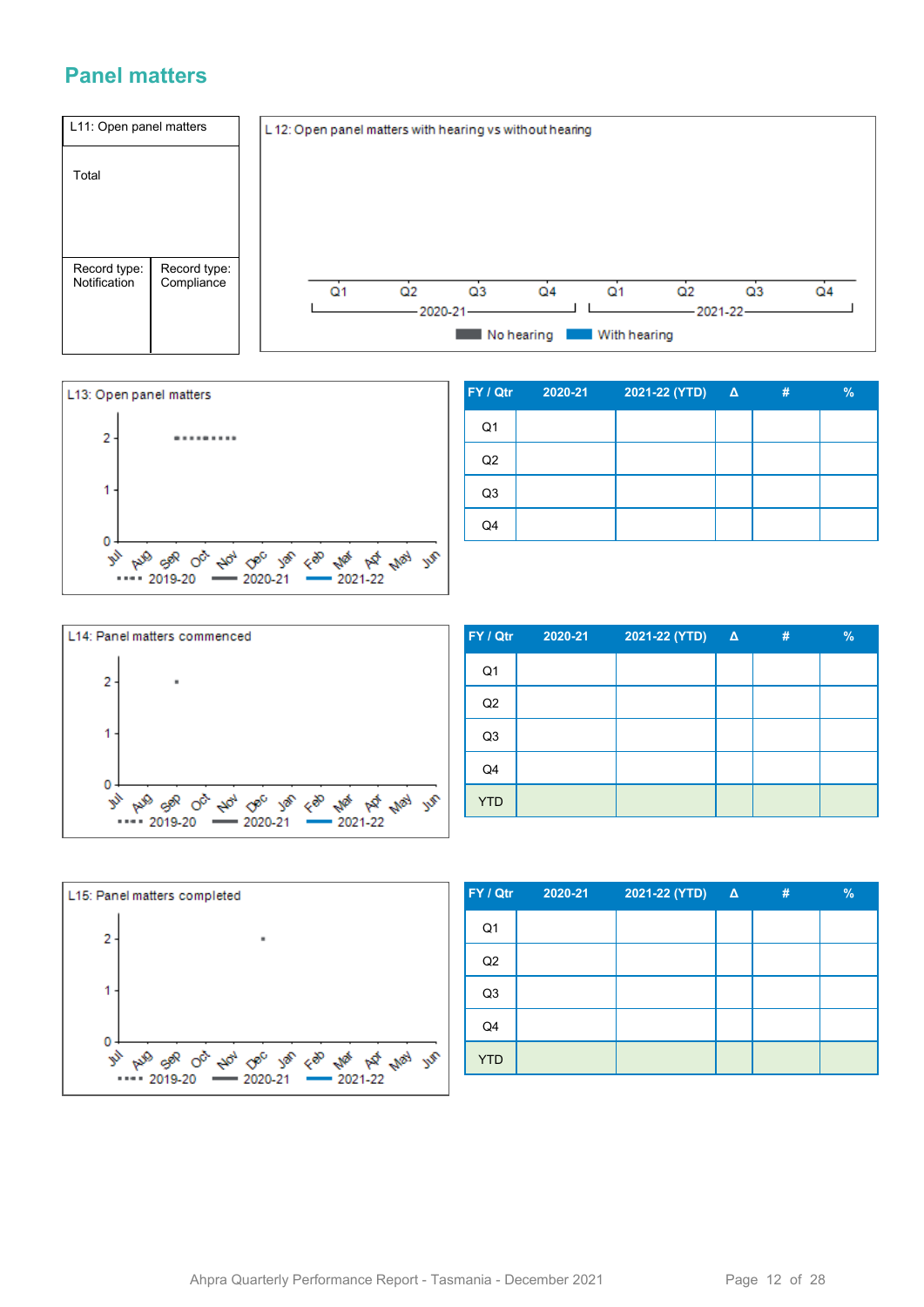





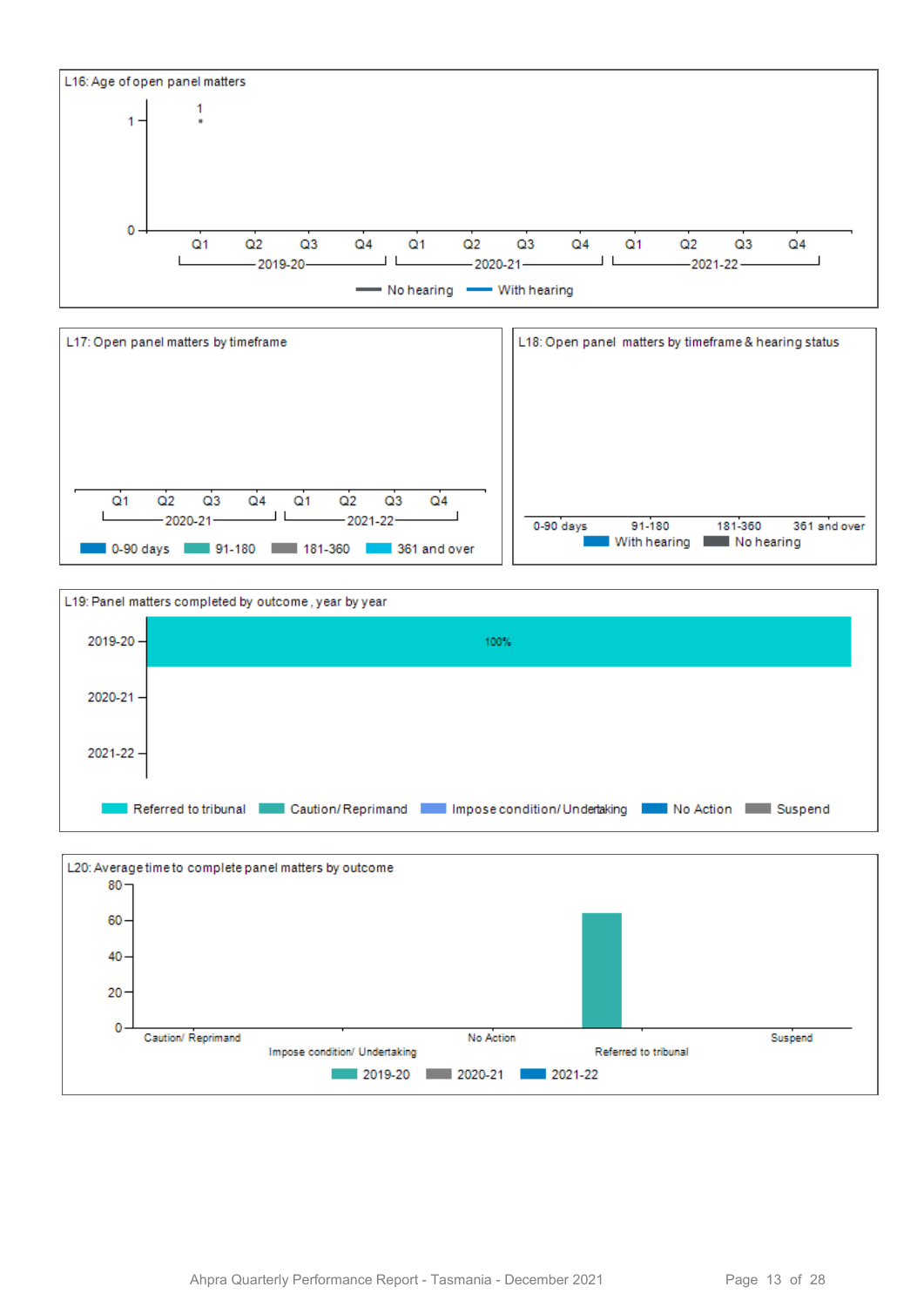#### **Panel vs tribunal matters**



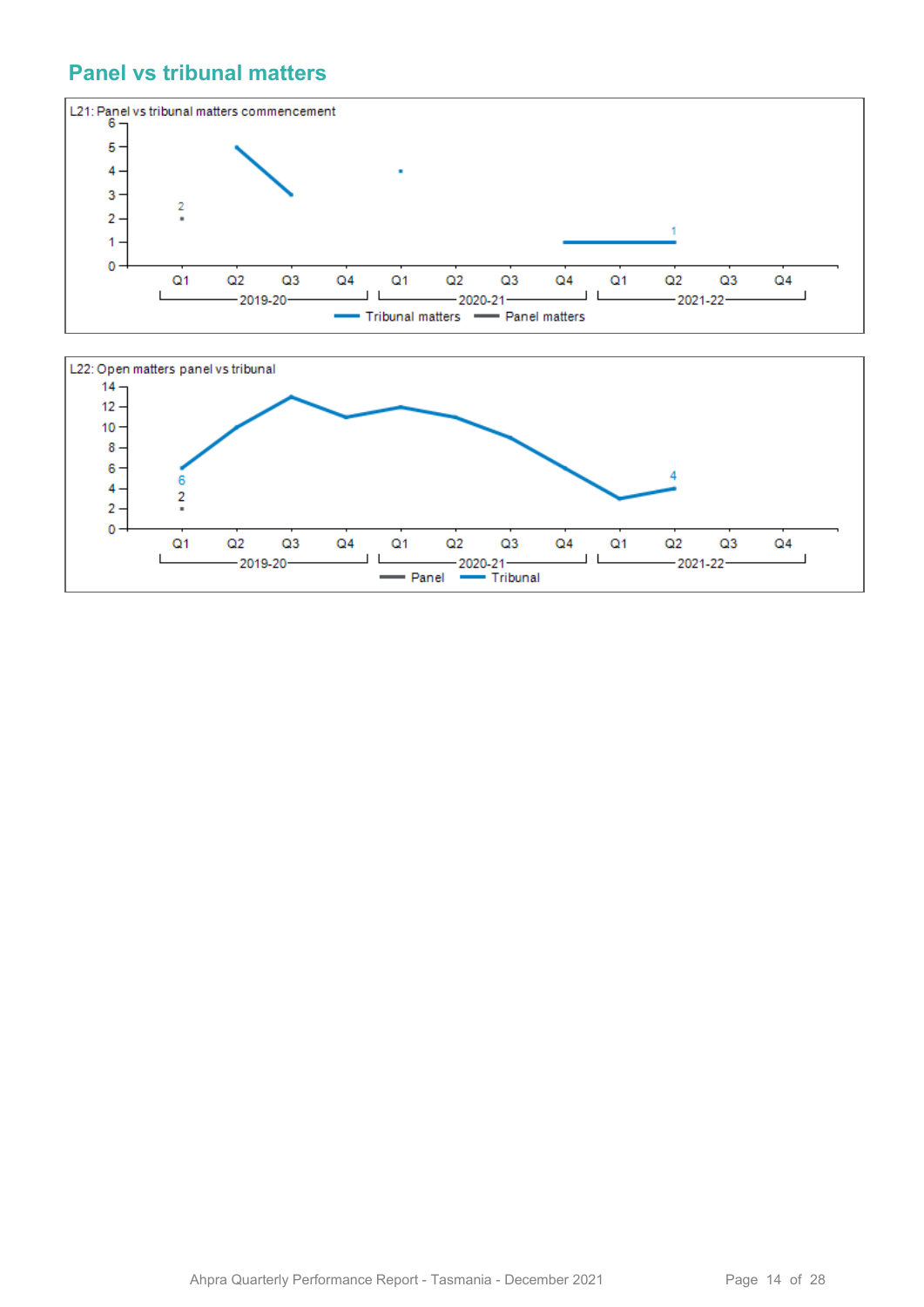#### **Criminal offences**



| FY / Qtr       | 2020-21 | 2021-22 (YTD) | $\Delta$ | # | $\%$ |
|----------------|---------|---------------|----------|---|------|
| Q <sub>1</sub> |         |               |          |   |      |
| Q2             |         | 2             |          |   | 100% |
| Q <sub>3</sub> |         |               |          |   |      |
| Q4             |         |               |          |   |      |



| FY / Qtr   | 2020-21 | 2021-22 (YTD) | $\Delta$ | #   | %     |
|------------|---------|---------------|----------|-----|-------|
| Q1         |         | 4             | ↑        | 4   |       |
| Q2         | 2       |               |          | (1) | (50%) |
| Q3         | 2       |               |          |     |       |
| Q4         |         |               |          |     |       |
| <b>YTD</b> | 2       | 5             |          | 3   | 150%  |



| FY / Qtr       | 2020-21 | 2021-22 (YTD) | $\Delta$ | #   | %         |
|----------------|---------|---------------|----------|-----|-----------|
| Q <sub>1</sub> |         | 4             | ↑        | 4   |           |
| Q2             |         |               |          | (1) | $(100\%)$ |
| Q <sub>3</sub> | 2       |               |          |     |           |
| Q4             |         |               |          |     |           |
| <b>YTD</b>     |         | 4             |          | 3   | 300%      |



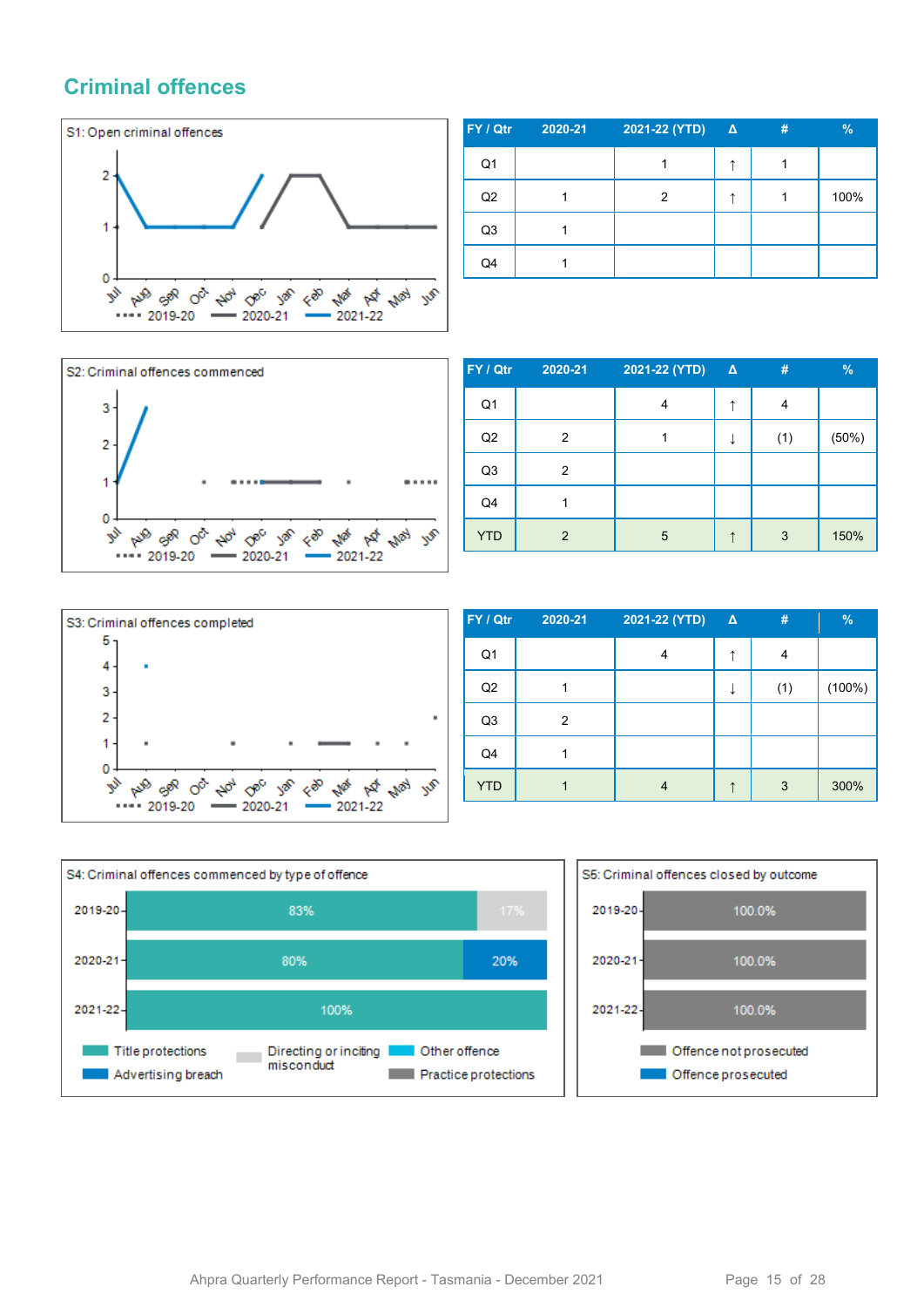#### **Monitoring and compliance**





| FY / Qtr       | 2020-21 | 2021-22 (YTD) | $\Delta$ | #   | $\%$  |
|----------------|---------|---------------|----------|-----|-------|
| Q <sub>1</sub> | 21      | 19            | ↓        | (2) | (10%) |
| Q2             | 13      | 23            | ↑        | 10  | 77%   |
| Q <sub>3</sub> | 13      |               |          |     |       |
| Q4             | 19      |               |          |     |       |
| <b>YTD</b>     | 34      | 42            | ᠰ        | 8   | 24%   |



| FY / Qtr       | 2020-21           | 2021-22 (YTD) | $\Delta$ | #   | $\%$  |
|----------------|-------------------|---------------|----------|-----|-------|
| Q <sub>1</sub> | 16                | 13            | ↓        | (3) | (19%) |
| Q2             | 11                | 9             | ↓        | (2) | (18%) |
| Q <sub>3</sub> | $12 \overline{ }$ |               |          |     |       |
| Q4             | 9                 |               |          |     |       |
| <b>YTD</b>     | 27                | 22            | ↓        | (5) | (19%) |



| FY / Qtr       | 2020-21 | 2021-22 (YTD) | <b>Δ</b> | #  | $\%$ |
|----------------|---------|---------------|----------|----|------|
| Q <sub>1</sub> | 95      | 120           | ᠰ        | 25 | 26%  |
| Q2             | 98      | 133           | ᠰ        | 35 | 36%  |
| Q <sub>3</sub> | 98      |               |          |    |      |
| Q4             | 112     |               |          |    |      |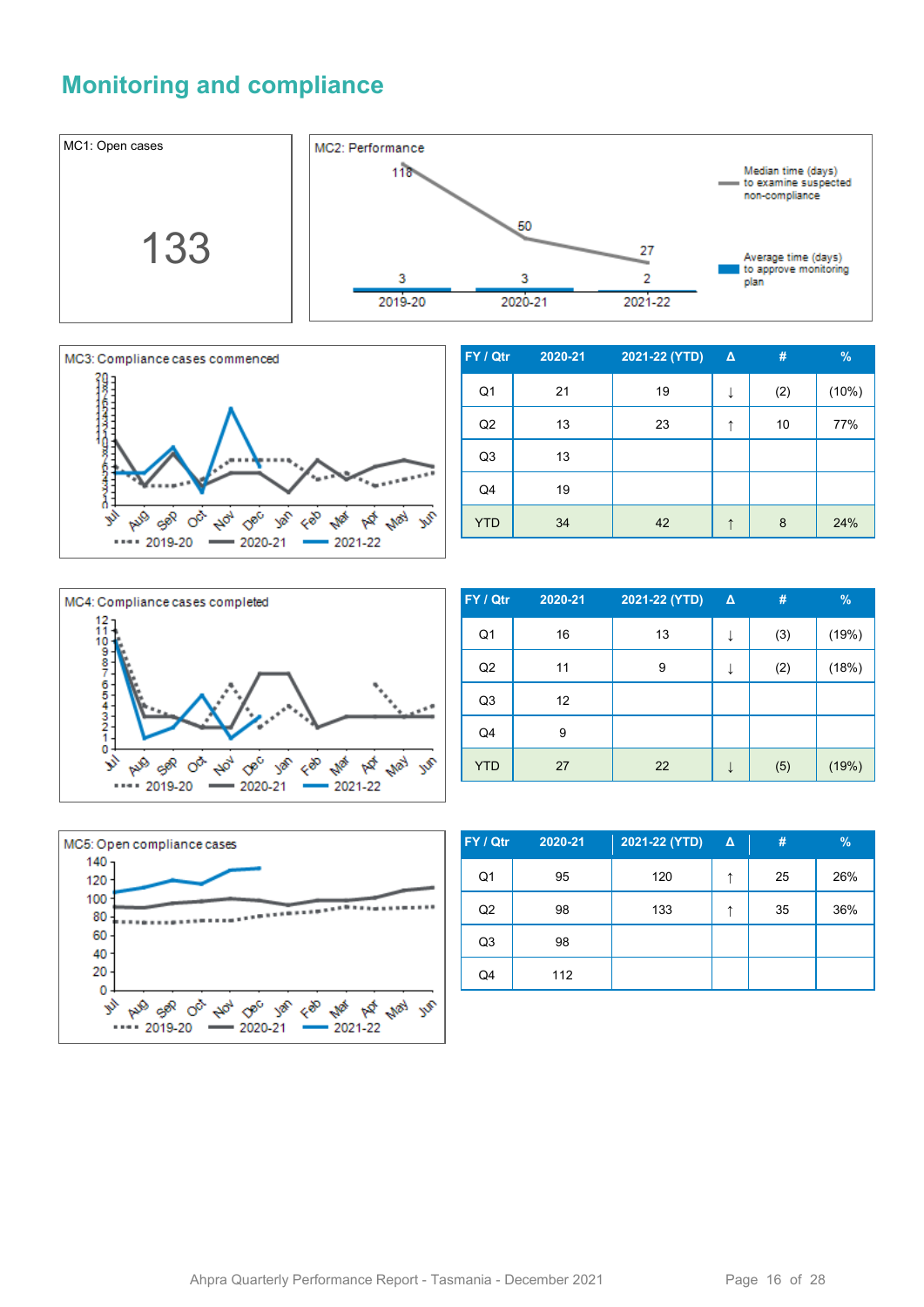



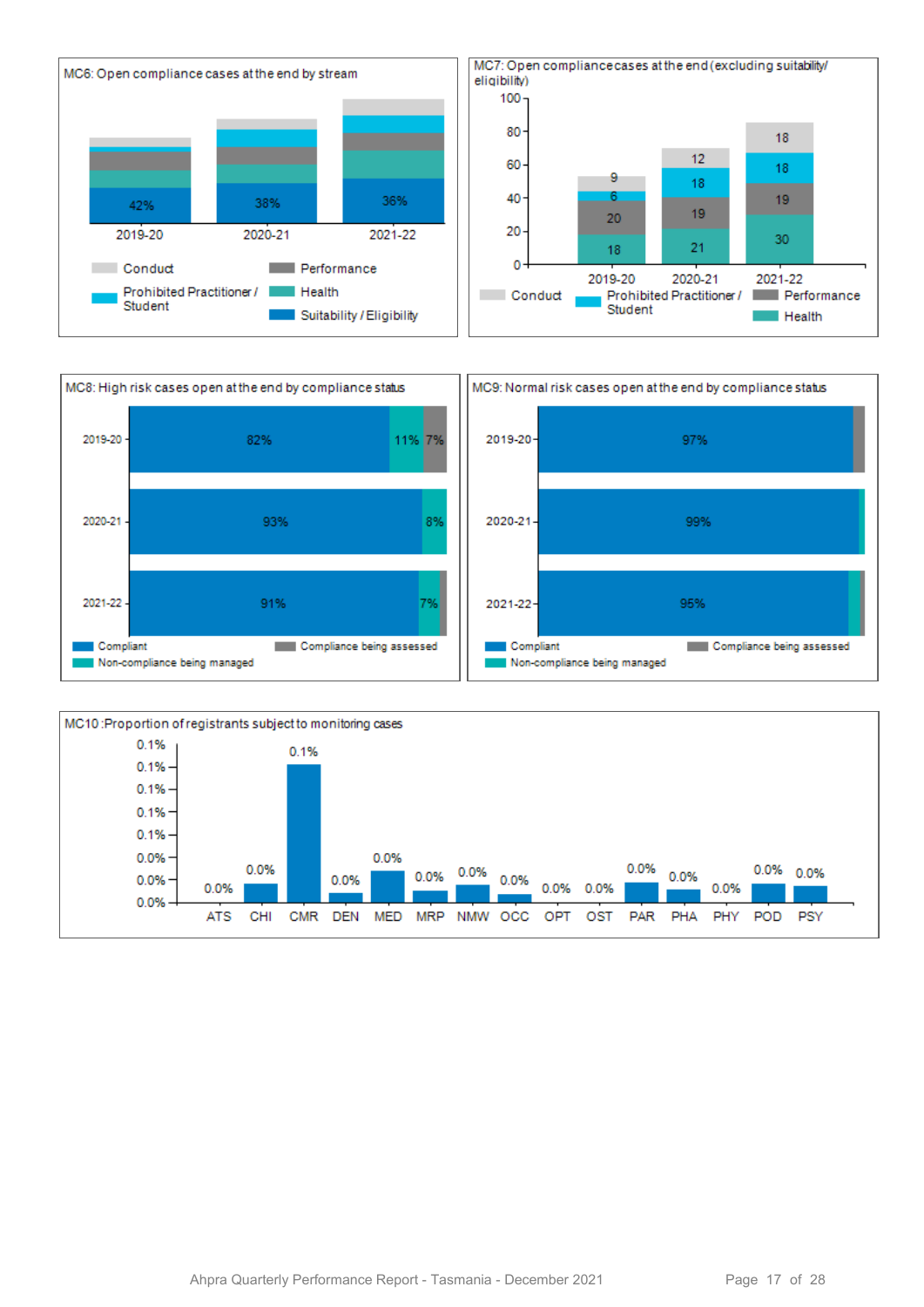# **Report Glossary**

Note: report content provided below does not necessarily apply to all National Board reports. The reference numbers in the performance report should be used to find relevant descriptions below.

| <b>Report content</b>                       | <b>Description</b>                                                                                                                                                                                                    |
|---------------------------------------------|-----------------------------------------------------------------------------------------------------------------------------------------------------------------------------------------------------------------------|
| <b>Registration of health practitioners</b> |                                                                                                                                                                                                                       |
| R1: Registrants                             | The number of registered health practitioners at the end of the<br>reporting quarter.                                                                                                                                 |
| R2: Registrant numbers, year by year        | The number of registered health practitioners at the end of each<br>reporting quarter.                                                                                                                                |
| R3: Registration types                      | The number of registered health practitioners, by the type of<br>registration held at the end of the reporting quarter.                                                                                               |
| R4: PPP of Registrants                      | The number of registered health practitioners, by their principal place<br>of practice ('PPP') at the end of the reporting quarter.                                                                                   |
| R5: Age of Registrants                      | The number of registered health practitioners in various age groups<br>at the end of the reporting quarter.                                                                                                           |
| R6: Gender of Registrants                   | The gender breakdown of registered health practitioners at the end of<br>the reporting quarter.                                                                                                                       |
| type                                        | R7: Endorsed registrants by endorsement The number of registered health practitioners in various endorsement<br>types at the end of the reporting quarter.                                                            |
| R8: Registrants by profession               | The number of registered health practitioners in each profession at<br>the end of the reporting quarter.                                                                                                              |
| R9: Registrants by division                 | The number of registered practitioners by division                                                                                                                                                                    |
| <b>Applications for registration</b>        |                                                                                                                                                                                                                       |
| A1: Applications this financial year        | The number of applications for registration this financial year that<br>have been received, finalised and remain open.                                                                                                |
| A2: Registration online applications        | The number and proportion of registered health practitioners that<br>apply for registration online, rather than by hard copy form.                                                                                    |
| A3: Applications open                       | The blue line on this line graph shows the open applications for<br>registration at the end of each month during the current financial<br>year. The grey line shows those open during the previous financial<br>year. |
|                                             | The table on the right of the line graph shows the number of open<br>applications at the end of each quarter and provides the difference<br>compared to same time for the previous financial year.                    |
| A4: Applications received                   | The blue line on this line graph shows the applications for registration<br>received during each month of the current financial year. The grey<br>line shows those received during the previous financial year.       |
|                                             | The table on the right of the line graph shows the number of<br>applications received during each quarter and provides the difference<br>compared to same period for the previous financial year.                     |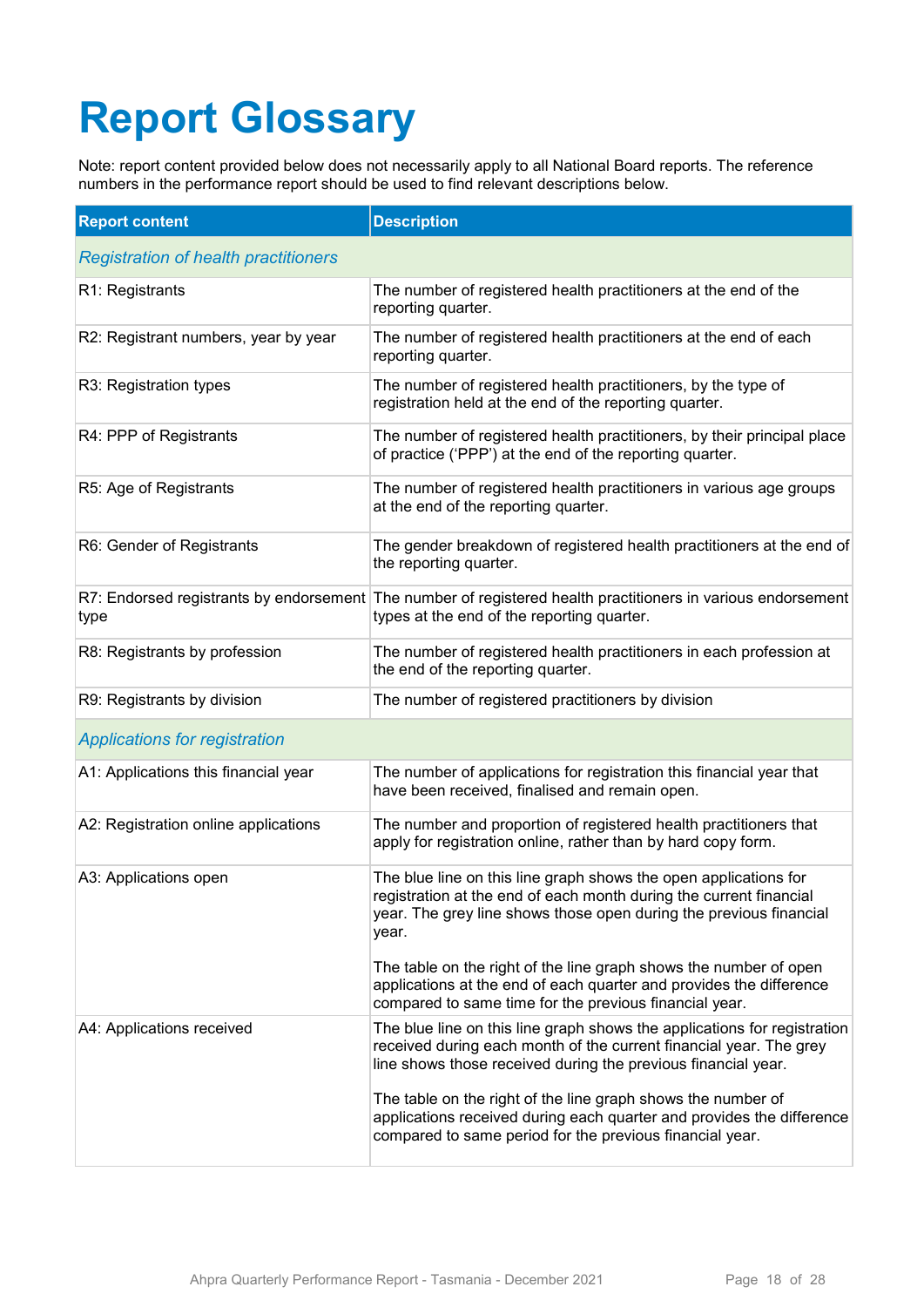| A5: Applications finalised                             | The blue line on this line graph shows the applications for registration<br>finalised during each month of the current financial year. The grey<br>line shows those finalised during the previous financial year.<br>The table on the right of the line graph shows the number of                                                           |
|--------------------------------------------------------|---------------------------------------------------------------------------------------------------------------------------------------------------------------------------------------------------------------------------------------------------------------------------------------------------------------------------------------------|
|                                                        | applications finalised during each quarter and provides the difference<br>compared to same period for the previous financial year.                                                                                                                                                                                                          |
| A6: Applications received by applicant's<br><b>PPP</b> | The number of applications received each financial year by the<br>applicant's principal place of practice during that financial year.                                                                                                                                                                                                       |
| A7: Applications received by applicant<br>type         | The trend of applications received each reporting quarter for new<br>domestic graduates (blue line), new overseas qualified applicants<br>(dark grey line) and all other applicants (light grey line).                                                                                                                                      |
| A8: Outcomes of finalised applications                 | The number of applications for registration finalised by the outcome<br>of the application for the two previous financial years.                                                                                                                                                                                                            |
| A9: Outcome of finalised applications                  | The number of applications for registration finalised by the outcome<br>of the application for the current and previous financial years broken<br>down into reporting quarters.                                                                                                                                                             |
| A10: Median time to decide applications                | The median time to decide applications each month of the previous<br>financial year and current financial year to date. The timeframe<br>commences when the applicant has submitted all required<br>documentation until a final decision has been made on the<br>application.                                                               |
| A11: Open applications within statutory<br>timeframe   | The Statutory timeframe is the 90 calendar day period allowed to<br>decide an application for registration under s. 85 of the National Law.<br>The graph highlights the percentage of open applications that were<br>within the statutory timeframe at the end of the month over the<br>current financial year and previous financial year. |
| <b>Endorsement applications for registration</b>       |                                                                                                                                                                                                                                                                                                                                             |
| A12: Applications open                                 | The blue line on this line graph shows the open applications for<br>endorsement at the end of each month during the current financial<br>year. The grey line shows those open during the previous financial<br>year.                                                                                                                        |
|                                                        | The table on the right of the line graph shows the number of open<br>applications for endorsement at the end of each quarter and provides<br>the difference compared to same time for the previous financial year.                                                                                                                          |
| A13: Applications received                             | The blue line on this line graph shows the applications for<br>endorsement received during each month of the current financial<br>year. The grey line shows those received during the previous<br>financial year.                                                                                                                           |
|                                                        | The table on the right of the line graph shows the number of<br>applications for endorsement received during each quarter and<br>provides the difference compared to same period for the previous<br>financial year.                                                                                                                        |
| A 14: Applications finalised                           | The blue line on this line graph shows the applications for<br>endorsement finalised during each month of the current financial<br>year. The grey line shows those finalised during the previous<br>financial year.                                                                                                                         |
|                                                        | The table on the right of the line graph shows the number of<br>applications for endorsement finalised during each quarter and<br>provides the difference compared to same period for the previous                                                                                                                                          |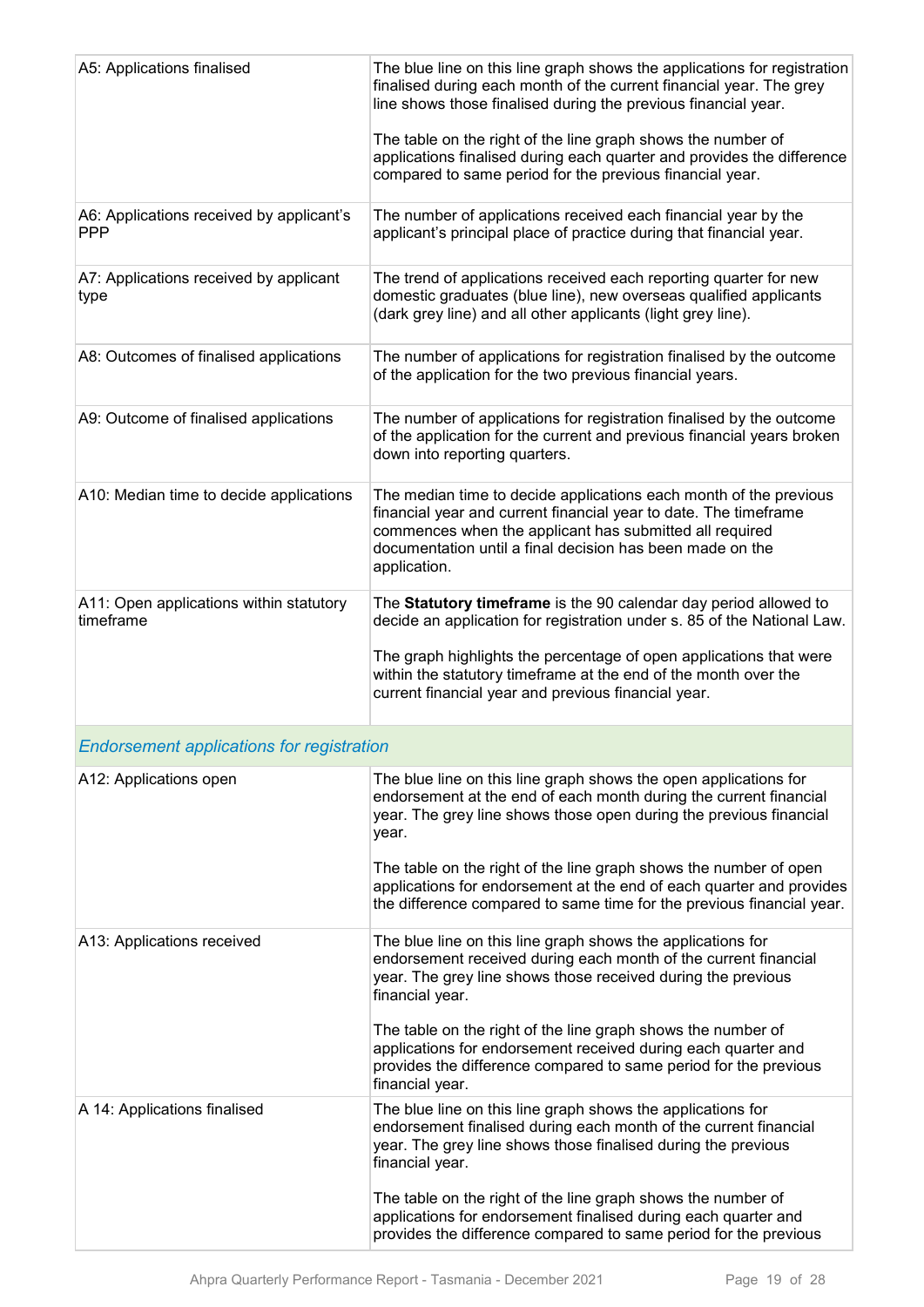|                                       | financial year.                                                                                                                                                                                                                                                                                                                                                                                                                                                                                                                                                                                                                                                                                 |
|---------------------------------------|-------------------------------------------------------------------------------------------------------------------------------------------------------------------------------------------------------------------------------------------------------------------------------------------------------------------------------------------------------------------------------------------------------------------------------------------------------------------------------------------------------------------------------------------------------------------------------------------------------------------------------------------------------------------------------------------------|
| Notifications about registrants       |                                                                                                                                                                                                                                                                                                                                                                                                                                                                                                                                                                                                                                                                                                 |
| N1: Notifications this financial year | The number of notifications that have been received, completed and<br>remain open this financial year and the percentage compared with<br>same time previous financial year.                                                                                                                                                                                                                                                                                                                                                                                                                                                                                                                    |
|                                       | Open notifications are those notifications that remain open at the<br>end of the reporting period, in the assessment, investigation, health<br>or performance assessment stage.<br>Note: Matters open in the Panel Hearing or Tribunal Hearing stage<br>are excluded from the Open Notifications count, but are counted in<br>the Legal Services section of the report.                                                                                                                                                                                                                                                                                                                         |
|                                       | Received notifications are those that are received by Ahpra,<br>including those referred to Ahpra by the Office of the Health<br>Ombudsman in QLD, that are decided under section 149 of the<br>National Law (s. 150 in QLD) to meet the requirements of a<br>notification.                                                                                                                                                                                                                                                                                                                                                                                                                     |
|                                       | Completed notifications include the notifications that are closed<br>from the assessment, investigation, or health and performance<br>stages, or those that are progressed from these stages to a Panel<br>Hearing or Tribunal Hearing.<br>For example: a matter in investigation that is decided to be referred<br>to a Tribunal Hearing will be counted as a notification completion.<br>Likewise a matter in which No Further action is decided at the<br>assessment stage will be counted as a completed notification.<br>Note: Completed notification is different from notifications closed<br>which includes closures for all stages (including Panel Hearing and<br>Tribunal Hearings). |
| N2: Received vs completed             | The number of notifications that have been received compared to the<br>number of notifications that have been completed during each<br>reporting quarter in the current financial year.                                                                                                                                                                                                                                                                                                                                                                                                                                                                                                         |
| N3: Open Notifications                | The blue line on this line graph shows the number of notifications<br>opened during each reporting month of the current financial year<br>compared with the numbers opened during each reporting month of<br>the two previous financial years.<br>The table on the right of the line graph provides the number of<br>notifications that remained open at the end of each reporting quarter<br>and also provides the difference compared to same time last financial<br>year.                                                                                                                                                                                                                    |
| N4: Notifications received            | The blue line on this line graph shows the number of notifications<br>received during each reporting month of the current financial year<br>compared with the numbers received during each reporting month of<br>the two previous financial years.<br>The table on the right of the line graph provides the number of                                                                                                                                                                                                                                                                                                                                                                           |
|                                       | notifications received during each reporting quarter and also provides<br>the difference compared to same time last financial year.                                                                                                                                                                                                                                                                                                                                                                                                                                                                                                                                                             |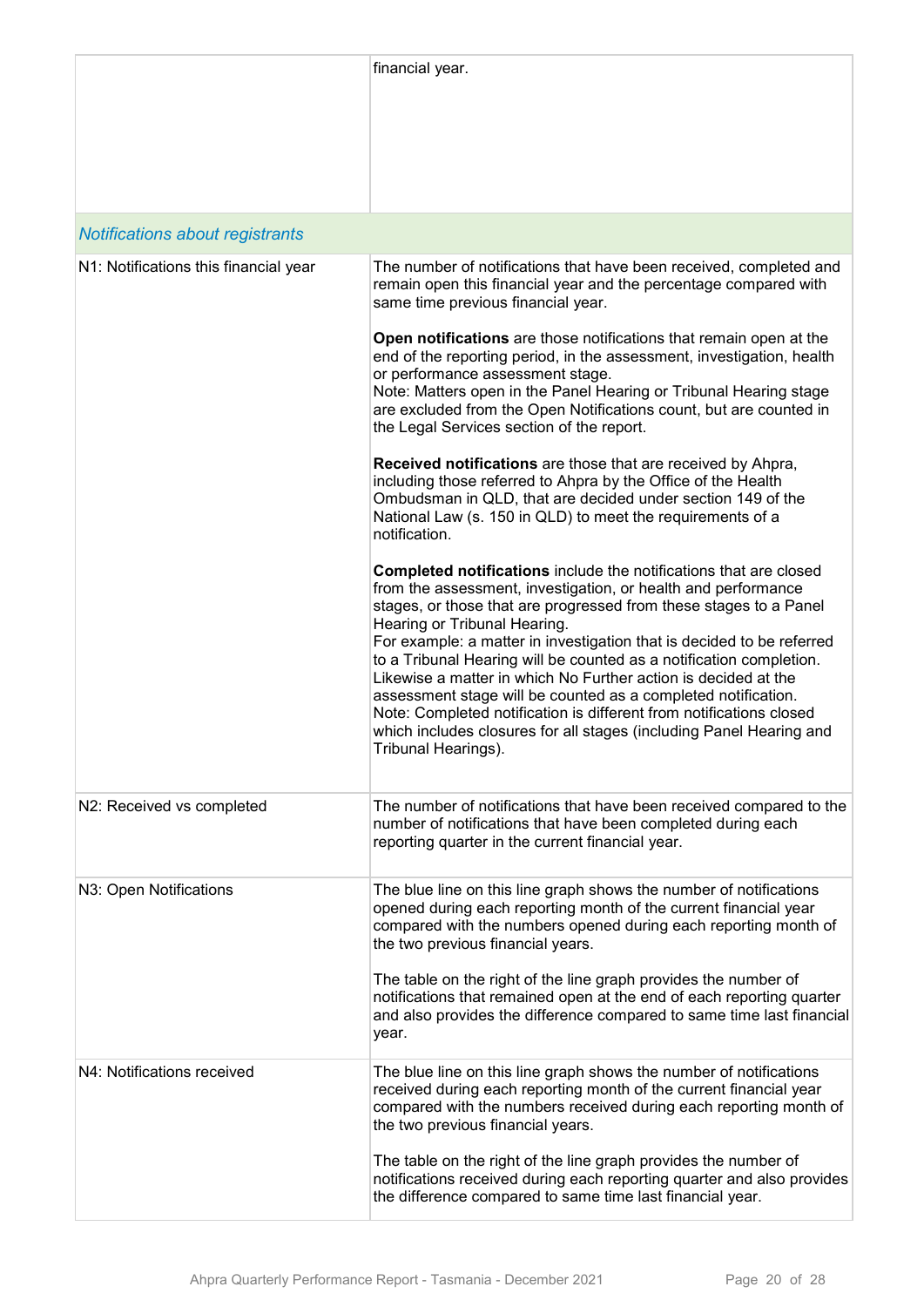| N5: Notifications completed                                                   | The blue line on this line graph shows the number of notifications<br>completed during each reporting month of the current financial year<br>compared with the numbers completed during each reporting month<br>of the two previous financial years.<br>The table on the right of the line graph provides the number of<br>notifications completed during each reporting quarter and also<br>provides the difference compared to same time last financial year. |
|-------------------------------------------------------------------------------|-----------------------------------------------------------------------------------------------------------------------------------------------------------------------------------------------------------------------------------------------------------------------------------------------------------------------------------------------------------------------------------------------------------------------------------------------------------------|
| N6: I/A Taken                                                                 | This section shows the total number Immediate Actions ('I/A') taken<br>during this financial year and percentage compared with same time<br>previous financial year.                                                                                                                                                                                                                                                                                            |
|                                                                               | Immediate Action means the interim step taken to restrict a<br>practitioner's registration while a complaint is investigated. Immediate<br>actions include:                                                                                                                                                                                                                                                                                                     |
|                                                                               | - the suspension of, or imposition of a condition on, a registered<br>health practitioner's or student's registration<br>- accepting an undertaking from a registered health practitioner or<br>student, and<br>- accepting the surrender of a registered health practitioner's or<br>student's registration.                                                                                                                                                   |
| I/A was initiated                                                             | N7: % of new notifications received where This area chart shows the percentage of the total notifications<br>received during a reporting quarter where an Immediate Action was<br>initiated for the matter.                                                                                                                                                                                                                                                     |
| N8: Outcome of immediate actions                                              | Percentage of different outcomes of immediate actions for the current<br>financial year and two previous financial years, including accepting<br>surrender, accepting undertaking, I/A not taken, suspend registration<br>and impose conditions.                                                                                                                                                                                                                |
| N9: Median time to take IA                                                    | The median time (measured in calendar days) to take I/A for the<br>current financial year and previous financial by quarter                                                                                                                                                                                                                                                                                                                                     |
| N10: Notifications completed by stage<br>and outcome type this financial year | Percentage of notifications that are completed in the assessment,<br>investigation or health or performance assessment stage. Each stage<br>is then further broken down to highlight the percentage of<br>notifications completed by stage and outcome where the stages are<br>no action, action and referral to a Panel or Tribunal.                                                                                                                           |
|                                                                               | No action includes outcomes where a person surrenders their<br>registration.                                                                                                                                                                                                                                                                                                                                                                                    |
| N11: Notifications completed by outcome,<br>year by year                      | Percentage of notifications completed for the current financial year<br>and two previous financial years, by outcome including no action,<br>impose conditions, caution, referral to a Panel or Tribunal and accept<br>undertaking.                                                                                                                                                                                                                             |
| N12: Average time to complete<br>notifications                                | The timeframe of a notification commences when Ahpra accepts<br>the matter as a notification until a final decision has been made on<br>the notification or it is referred to a Panel or Tribunal.                                                                                                                                                                                                                                                              |
|                                                                               | The graph outlines the average time (measured in calendar days) to<br>complete notifications in the investigation, assessment and health or<br>performance assessment stage for the current financial year and two<br>previous financial years.                                                                                                                                                                                                                 |
| N13: Average time to complete<br>assessments                                  | The average time (measured in calendar days) to complete<br>assessments for the current financial year and two previous financial<br>years.                                                                                                                                                                                                                                                                                                                     |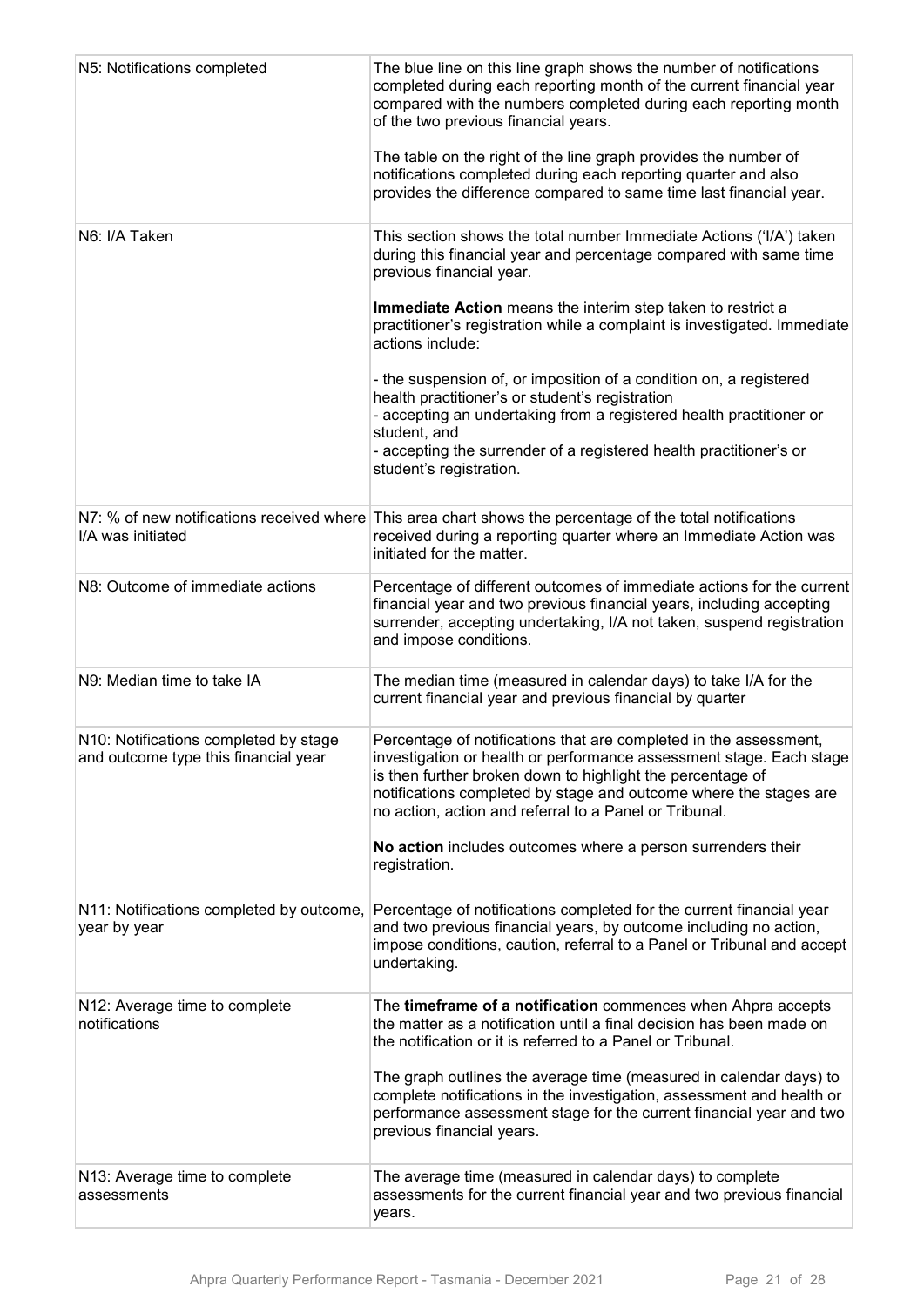| N14: Average time to complete<br>notifications, year by year   | The average time (measured in calendar days) to complete<br>notifications for the current financial year and two previous financial<br>years.                                                                                                                                                                                                                                                                                                                             |
|----------------------------------------------------------------|---------------------------------------------------------------------------------------------------------------------------------------------------------------------------------------------------------------------------------------------------------------------------------------------------------------------------------------------------------------------------------------------------------------------------------------------------------------------------|
| N15: Average time to complete<br>notifications by outcome type | The average time (measured in calendar days) to complete<br>notifications for the current financial year and two previous financial<br>years by outcome type including no action, action and referral to a<br>Panel or Tribunal.                                                                                                                                                                                                                                          |
| N16: Average age of open notifications                         | The age of an open notification refers to the length of time from<br>when Ahpra accepted the matter as a notification to the end of the<br>relevant reporting period.                                                                                                                                                                                                                                                                                                     |
|                                                                | The graph outlines the average age (measured in calendar days) of<br>open notifications for the current financial year and two previous<br>financial years.                                                                                                                                                                                                                                                                                                               |
| stage                                                          | N17: Average age of open notifications by The average age (measured in calendar days) of open notifications<br>for the current financial year and two previous financial years by<br>stage including assessment, investigation and health or performance<br>assessment.                                                                                                                                                                                                   |
| N18: Aged notifications - completed vs<br>open                 | An aged notification is a notification where it is 12 months or longer<br>since Ahpra has accepted the matter as a notification.                                                                                                                                                                                                                                                                                                                                          |
|                                                                | The graph shows the number of aged notifications that were<br>completed during the quarter in grey. This is compared to the number<br>of aged notifications that remained open at the end of the quarter.<br>The dark blue shows the number of notifications that were already<br>aged at the end of previous quarter and the light blue shows the<br>notifications that became aged during the reporting period and<br>remained open at the end of the reporting period. |
| <b>Tribunal and Panel matters</b>                              |                                                                                                                                                                                                                                                                                                                                                                                                                                                                           |
| L1: Open tribunal matters                                      | Open tribunal matters are those tribunal matters that remain open<br>at the end of the reporting period. Tribunal matters will become open<br>tribunal matters when the decision to refer a matter to the Tribunal<br>has been made or when the matter has been filed with the Tribunal.<br>This section shows the number of tribunal matters that were open at<br>the end of the reporting quarter.                                                                      |
| L2: Open tribunal matters filed vs yet to<br>be filed          | The number of open tribunal matters compared to the number of<br>tribunal matters that are yet to be filed each quarter.                                                                                                                                                                                                                                                                                                                                                  |
| L3: Open tribunal matters                                      | The blue line on this line graph shows the number of tribunal matters<br>open during each reporting month of the current financial year<br>compared with the numbers open at the end of each reporting month<br>of the two previous financial years.                                                                                                                                                                                                                      |
|                                                                | The table on the right of the line graph provides the number of open<br>tribunal matters that remained open at the end of each reporting<br>quarter and also provides the difference compared to same time last<br>financial year.                                                                                                                                                                                                                                        |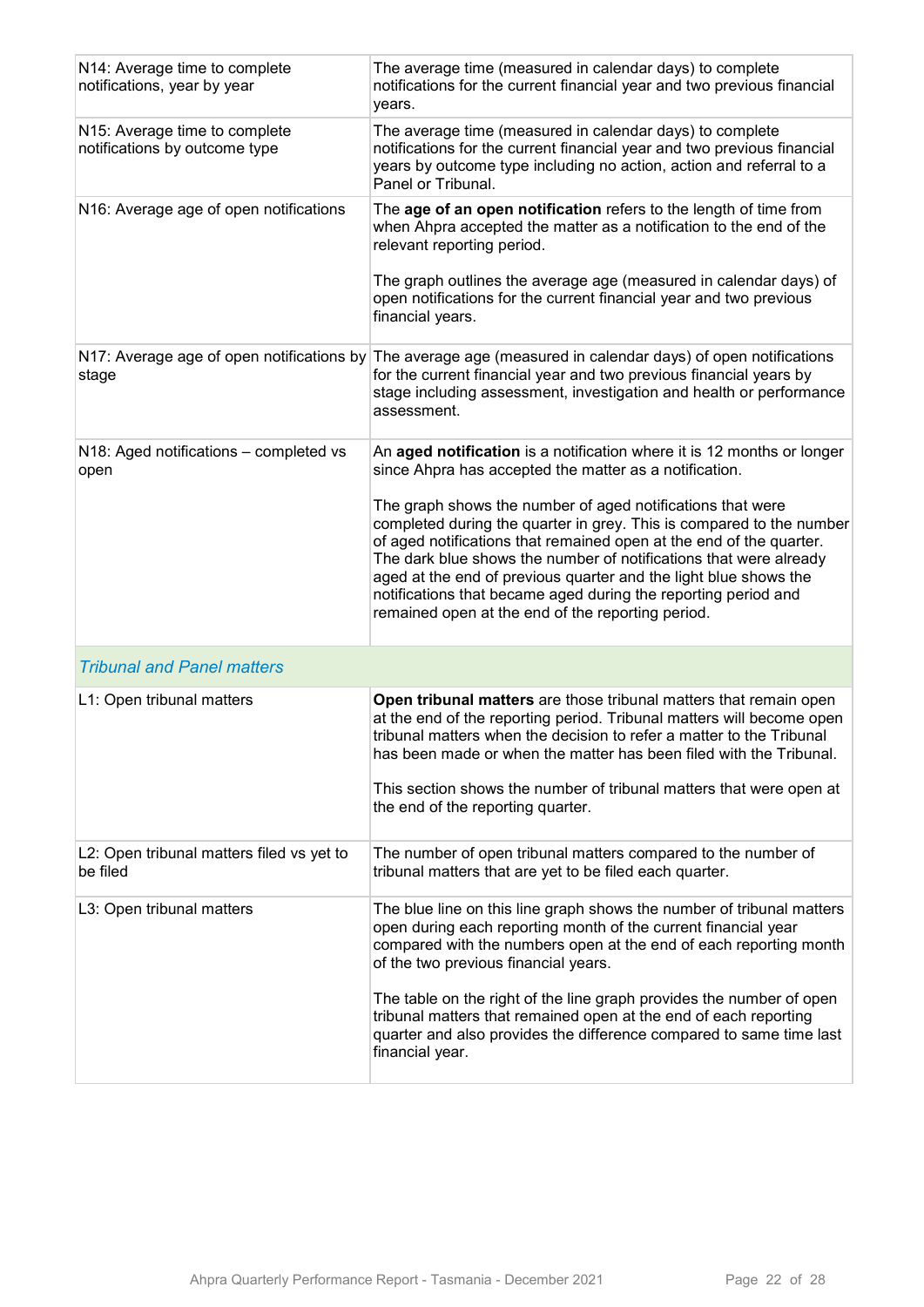| L4: Tribunal matters commenced                               | Tribunal matters are commenced when the matter is sent to the<br>Tribunal.<br>This line graph, via the blue line, shows the number of tribunal<br>matters commenced during each reporting month of the current<br>financial year compared with the numbers commenced during each<br>reporting month of the two previous financial years.<br>The table on the right of the line graph provides the number of<br>tribunal matters that commenced at the end of each reporting quarter<br>and also provides the difference compared to same time last financial<br>year.                                                                                                                                                                                      |
|--------------------------------------------------------------|------------------------------------------------------------------------------------------------------------------------------------------------------------------------------------------------------------------------------------------------------------------------------------------------------------------------------------------------------------------------------------------------------------------------------------------------------------------------------------------------------------------------------------------------------------------------------------------------------------------------------------------------------------------------------------------------------------------------------------------------------------|
| L5: Tribunal matters completed                               | <b>Completed tribunal matters</b> are matters where there has been an<br>outcome from the tribunal including caution/reprimand/fine, impose<br>condition/undertaking, no action and suspend/cancel. It also includes<br>where a matter is referred back to the National Board.<br>This line graph, via the blue line, shows the number of tribunal<br>matters completed during each reporting month of the current<br>financial year compared with the numbers completed during each<br>reporting month of the two previous financial years.<br>The table on the right of the line graph provides the number of<br>completed tribunal matters during each reporting quarter and also<br>provides the difference compared to same time last financial year. |
| L6: Age of open tribunal matters                             | The age of an open tribunal matter commences when the decision<br>to refer to tribunal is recorded in Ahpra's system until the end of the<br>relevant reporting period.<br>This graph shows the age (measured in calendar days) of tribunal<br>matters that remain open each quarter. This includes tribunal matters<br>filed (blue line) and matters yet to be filed (grey line).                                                                                                                                                                                                                                                                                                                                                                         |
| L7: Open tribunal matters by timeframe                       | The timeframe of open tribunal matters each quarter and the<br>percentage of open tribunal matters in each timeframe.                                                                                                                                                                                                                                                                                                                                                                                                                                                                                                                                                                                                                                      |
| L8: Open tribunal matters by timeframe<br>and filing status  | The timeframe of open tribunal matters at the end of the reporting<br>quarter and filing status of the open tribunal matters which is either<br>yet to be filed or filed.                                                                                                                                                                                                                                                                                                                                                                                                                                                                                                                                                                                  |
| L9: Tribunal matters completed by<br>outcome, year by year   | The percentage of tribunal matters completed by outcome including<br>caution/reprimand/fine, impose condition/undertaking, no action and<br>suspend/cancel over the current financial year and two previous<br>financial years.<br>No action includes outcomes where a person surrenders their<br>registration and where the Tribunal refers the matter back to the<br>National Board.                                                                                                                                                                                                                                                                                                                                                                     |
| L10: Average time to complete tribunal<br>matters by outcome | The time to complete tribunal matters commences from when the<br>referral decision is recorded in Ahpra's system to when the final<br>decision is made.<br>The graph outlines the average time (measured in calendar days) to<br>complete tribunal matters for the current financial year and two<br>previous financial years by outcome including caution/reprimand/fine,<br>impose condition/undertaking, no action and suspend/cancel.                                                                                                                                                                                                                                                                                                                  |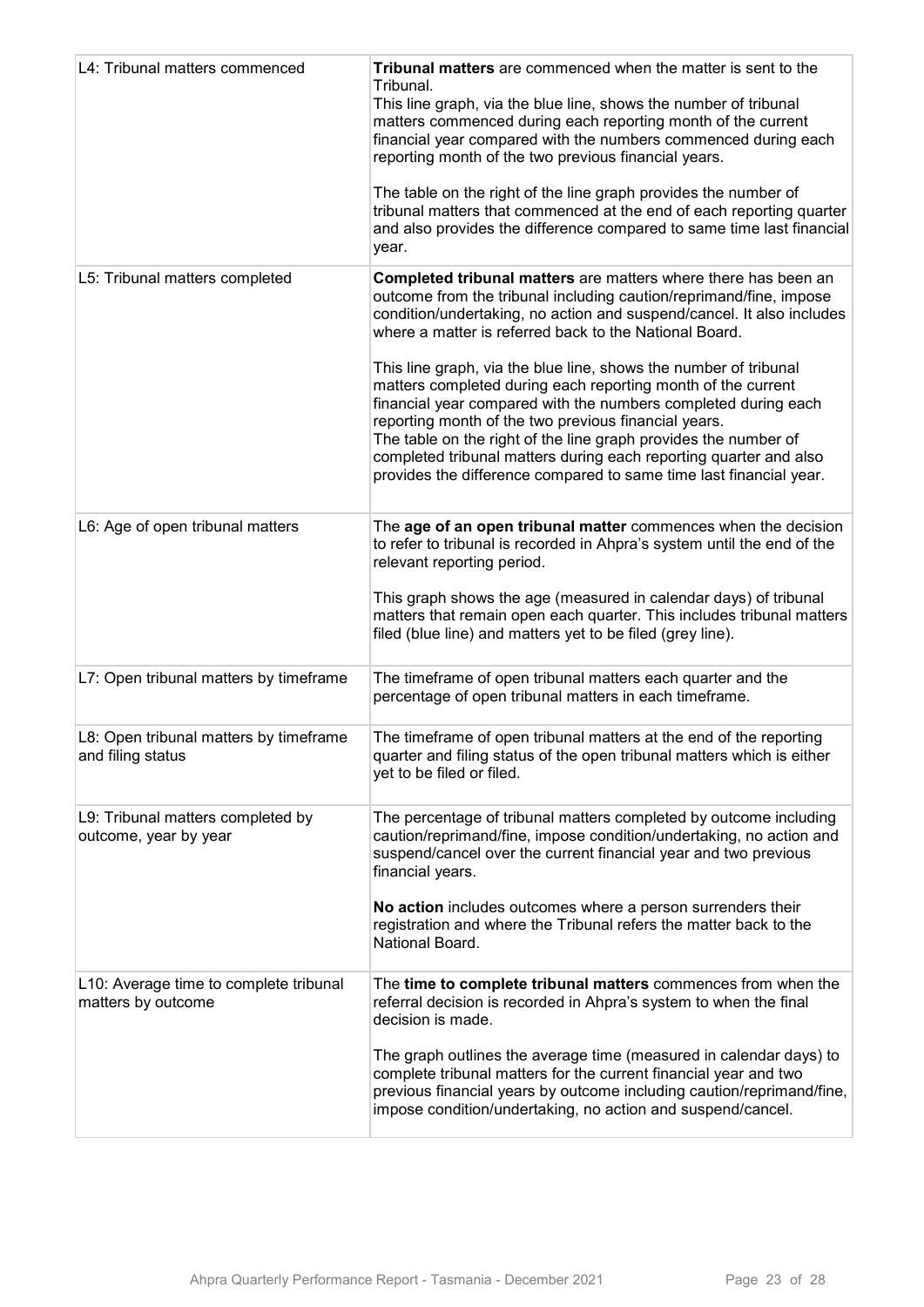| L11: Open panel matters                                    | Open panel matters are those panel matters that remain open at the<br>end of the reporting period. Panel matters become open panel<br>matters when the decision to refer a matter to the Panel has been<br>made or when there has been a Panel hearing.<br>This section shows the number of panel matters that were open at<br>the end of the reporting quarter.                               |
|------------------------------------------------------------|------------------------------------------------------------------------------------------------------------------------------------------------------------------------------------------------------------------------------------------------------------------------------------------------------------------------------------------------------------------------------------------------|
| L12: Open panel matters with hearing vs<br>without hearing | The number of open panel matters with a hearing compared to the<br>number of open panel matters that did not have a hearing.                                                                                                                                                                                                                                                                   |
| L13: Open panel matters                                    | This line graph, via the blue line, shows the number of panel matters<br>open during each reporting month of the current financial year<br>compared with the numbers open at the end of each reporting month<br>of the two previous financial years.                                                                                                                                           |
|                                                            | The table on the right of the line graph provides the number of open<br>panel matters that remained open at the end of each reporting<br>quarter and also provides the difference compared to same time last<br>financial year.                                                                                                                                                                |
| L14: Panel matters commenced                               | <b>Commencement of panel matters is when the matter is sent to the</b><br>Panel.                                                                                                                                                                                                                                                                                                               |
|                                                            | This line graph, via the blue line, shows the number of panel matters<br>commenced during each reporting month of the current financial year<br>compared with the numbers commenced during each reporting<br>month of the two previous financial years.                                                                                                                                        |
|                                                            | The table on the right of the line graph provides the number of panel<br>matters that commenced at the end of each reporting quarter and<br>also provides the difference compared to same time last financial<br>year.                                                                                                                                                                         |
| L15: Panel matters completed                               | Completed panel matters are matters where there has been an<br>outcome from the panel including caution/reprimand, impose<br>condition/undertaking, no action, referred to tribunal and suspend.                                                                                                                                                                                               |
|                                                            | This line graph, via the blue line, shows the number of panel matters<br>completed during each reporting month of the current financial year<br>compared with the numbers completed during each reporting month<br>of the two previous financial years.                                                                                                                                        |
|                                                            | The table on the right of the line graph provides the number of<br>completed panel matters at the end of each reporting quarter and<br>also provides the difference compared to same time last financial<br>year.                                                                                                                                                                              |
| L16: Age of open panel matters                             | The age of an open panel matter commences when the decision to<br>refer to panel is recorded in Ahpra's system until the end of the<br>relevant reporting period.<br>This graph shows the age (measured in calendar days) of panel<br>matters that remain open each quarter. This includes panel matters<br>with a hearing (blue line) and matters that did not have a hearing<br>(grey line). |
| L17: Open panel matters by timeframe                       | The timeframe of open panel matters each quarter and percentage of<br>open panel matters in each timeframe.                                                                                                                                                                                                                                                                                    |
| L18: Open panel matters by timeframe &<br>hearing status   | The timeframe and hearing status, with a hearing or without a<br>hearing, of the open tribunal matters.                                                                                                                                                                                                                                                                                        |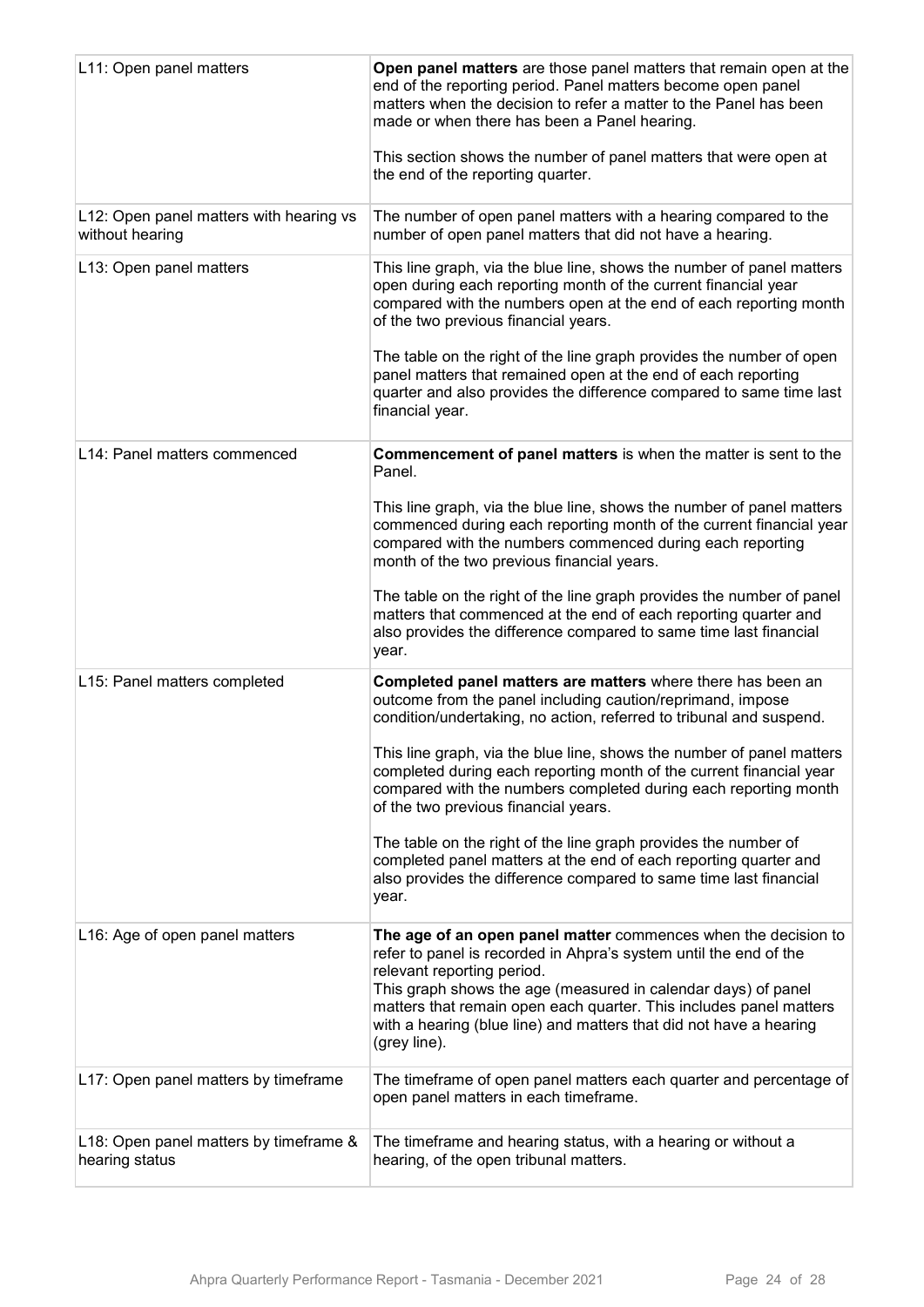| L19: Panel matters completed by<br>outcome, year by year  | The percentage of panel matters completed by outcome including<br>caution/reprimand, impose condition/undertaking, no action, referred<br>to tribunal and suspend over the current financial year and two<br>previous financial years.<br>No action includes outcomes where a person surrenders their<br>registration.                                                                                                            |
|-----------------------------------------------------------|-----------------------------------------------------------------------------------------------------------------------------------------------------------------------------------------------------------------------------------------------------------------------------------------------------------------------------------------------------------------------------------------------------------------------------------|
| L20: Average time to complete panel<br>matters by outcome | The time to complete panel matters commences when the decision<br>to refer to panel is recorded in Ahpra's system until the final decision<br>is made.<br>The average time (measured in calendar days) to complete panel<br>matters for the current financial year and two previous financial years<br>by outcome type including caution/reprimand, impose<br>condition/undertaking, no action, referred to tribunal and suspend. |
| L21: Panel vs tribunal matters<br>commencement            | Compares the number of referrals to Panels and Tribunals over the<br>previous financial year and current financial year.                                                                                                                                                                                                                                                                                                          |
| L22: Open matters panel vs tribunal                       | Compares the number of open tribunal matters and open panel<br>matters over the previous financial year and current financial year.                                                                                                                                                                                                                                                                                               |

#### *Criminal Offences*

*The National Law legislates for a number of offence provisions, including offences relating to advertising of regulated health services and title protections. The Criminal Offences Unit advises on and manages potential breaches of the offence provisions and oversees the prosecution of all criminal offence matters.*

| S1: Open criminal offences      | Open criminal offences matters are those matters that remain<br>open at the end of the reporting quarter.<br>This line graph, via the blue line, shows the number of criminal<br>offences open during each reporting month of the current financial<br>year compared with the numbers open at end of each reporting<br>month of the two previous financial years.<br>The table on the right of the line graph provides the number of open<br>criminal offences that remained open at the end of each reporting<br>quarter and also provides the difference compared to same time last<br>financial year. |
|---------------------------------|----------------------------------------------------------------------------------------------------------------------------------------------------------------------------------------------------------------------------------------------------------------------------------------------------------------------------------------------------------------------------------------------------------------------------------------------------------------------------------------------------------------------------------------------------------------------------------------------------------|
| S2: Criminal offences commenced | This line graph, via the blue line, shows the number of criminal<br>offence matters commenced during each reporting month of the<br>current financial year compared with the numbers commenced during<br>each reporting month of the two previous financial years.<br>The table on the right of the line graph provides the number of<br>criminal offence matters commenced at the end of each reporting<br>quarter and also provides the difference compared to same time last                                                                                                                          |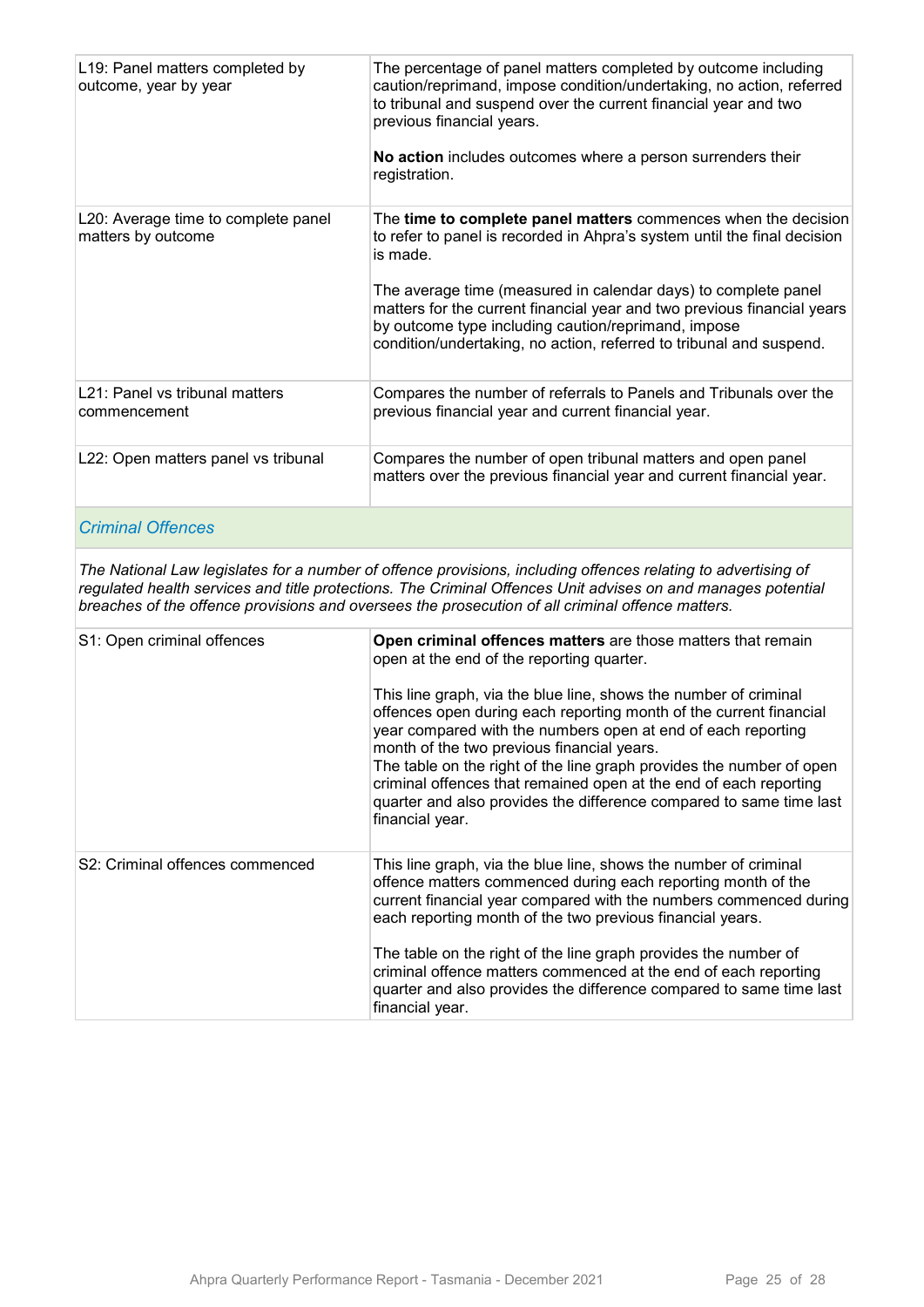| S3: Criminal offences completed                       | Completed criminal offence matters are those matters where it<br>has been decided to prosecute or not prosecute.<br>This line graph, via the blue line, shows the number of criminal<br>offence matters completed during each reporting month of the<br>current financial year compared with the numbers completed during<br>each reporting month of the two previous financial<br>years.<br>The table on the right of the line graph provides the number of<br>completed criminal offence matters at the end of each reporting<br>quarter and also provides the difference compared to same time last<br>financial year. |
|-------------------------------------------------------|---------------------------------------------------------------------------------------------------------------------------------------------------------------------------------------------------------------------------------------------------------------------------------------------------------------------------------------------------------------------------------------------------------------------------------------------------------------------------------------------------------------------------------------------------------------------------------------------------------------------------|
| S4: Criminal offences commenced by<br>type of offence | The percentage of criminal offences commenced over the three<br>previous financial years by type of offence including title protections,<br>advertising breach, practice protections, directing or inciting<br>misconduct and other offence.<br>Other offences include breach of a relevant registration<br>standard/endorsement, offences under Schedules 5 and 6 and<br>various other offences.                                                                                                                                                                                                                         |
| S5: Criminal offences closed by outcome               | The percentage of criminal offences closed during the current<br>financial year and two previous financial years by prosecuted or not<br>prosecuted.                                                                                                                                                                                                                                                                                                                                                                                                                                                                      |
|                                                       |                                                                                                                                                                                                                                                                                                                                                                                                                                                                                                                                                                                                                           |

#### *Monitoring and Compliance*

Health practitioners and students may have restrictions placed on their registration for a range of reasons including as a result of:

- a notification
- the assessment of an application for registration or a renewal of registration, or<br>• after a referral to the tribunal
- after a referral to the tribunal.

These restrictions are actively monitored to ensure compliance.

| MC1: Open cases                 | This section shows the total number of compliance cases open at the<br>end of the reporting quarter.                                                                                                                                                                                                                                                                                                                                                                                                                                                       |
|---------------------------------|------------------------------------------------------------------------------------------------------------------------------------------------------------------------------------------------------------------------------------------------------------------------------------------------------------------------------------------------------------------------------------------------------------------------------------------------------------------------------------------------------------------------------------------------------------|
| MC2: Performance                | The blue columns demonstrate the average time taken (measured in<br>calendar days) for a monitoring plan to be approved.<br>The grey line demonstrates the median time taken (measured in<br>calendar days) to examine suspected non-compliance.                                                                                                                                                                                                                                                                                                           |
| MC3: Compliance cases commenced | A compliance case commences when a monitoring plan is<br>approved.<br>The blue line on this line graph shows the number of compliance<br>cases commenced during each reporting month of the current<br>financial year compared with the numbers commenced during each<br>reporting month of the two previous financial years.<br>The table on the right of the line graph provides the number of<br>compliance cases that commenced at the end of each reporting<br>quarter and also provides the difference compared to same time last<br>financial year. |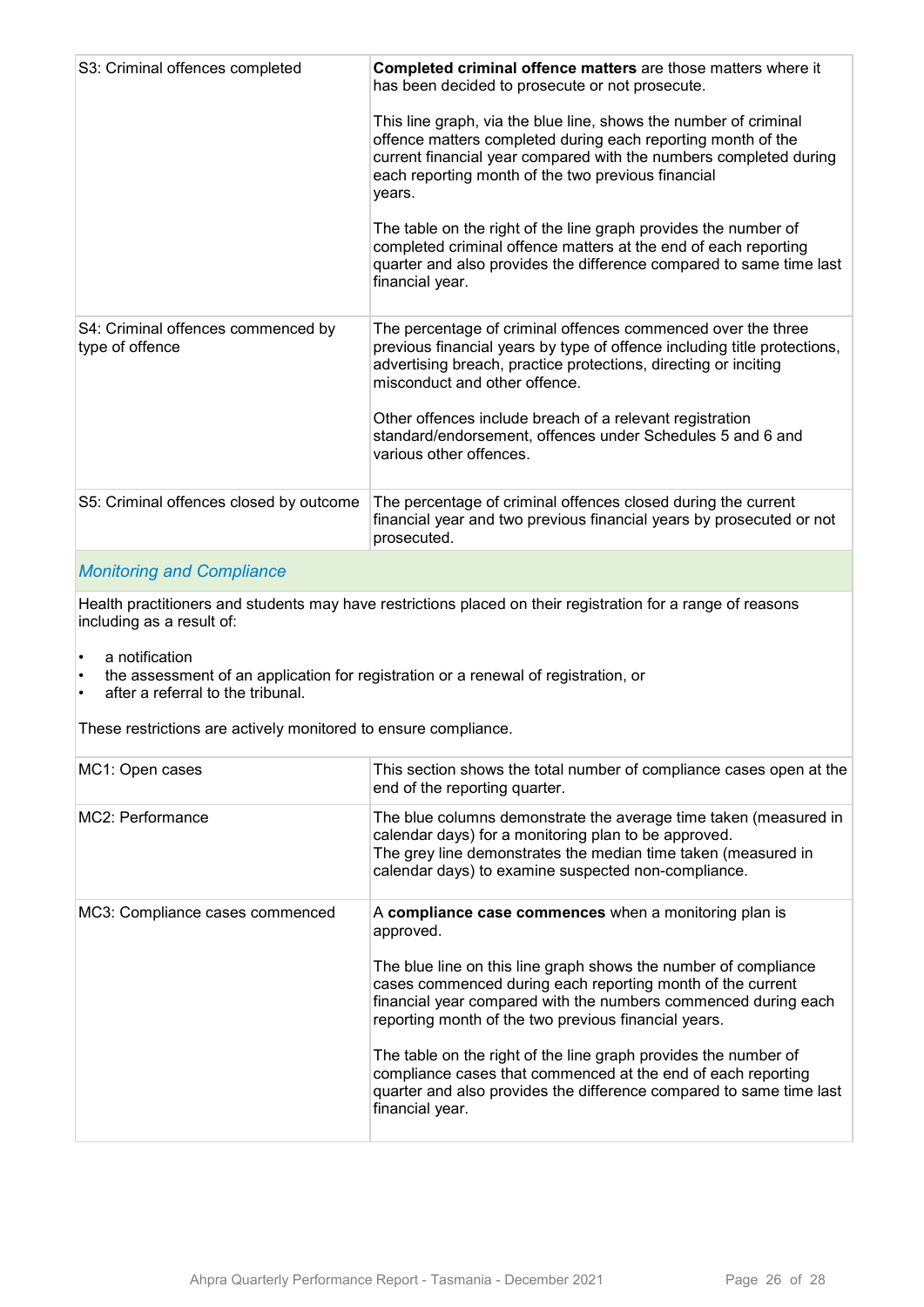| MC4: Compliance cases completed                                              | A compliance case is completed when the registrant has complied<br>with the requirements of the restriction imposed on their registration<br>or the person is no longer registered. It should be noted that some<br>matters will require monitoring of compliance activity for significant<br>periods, including some for the lifespan of a practitioner's<br>registration. A National Board decides when to remove a requirement<br>for monitoring a practitioner's compliance with conditions on their<br>registration when it is assured conditions are no longer needed to<br>keep the public safe. The length of time a practitioner is monitored is<br>tailored to the risk posed by the individual practitioner.<br>The blue line on this line graph shows the number of compliance<br>cases completed during each reporting month of the current financial<br>year compared with the numbers completed during each reporting<br>month of the two previous financial years.<br>The table on the right of the line graph provides the number of<br>completed compliance cases at the end of each reporting quarter<br>and also provides the difference compared to same time last financial<br>year. |
|------------------------------------------------------------------------------|------------------------------------------------------------------------------------------------------------------------------------------------------------------------------------------------------------------------------------------------------------------------------------------------------------------------------------------------------------------------------------------------------------------------------------------------------------------------------------------------------------------------------------------------------------------------------------------------------------------------------------------------------------------------------------------------------------------------------------------------------------------------------------------------------------------------------------------------------------------------------------------------------------------------------------------------------------------------------------------------------------------------------------------------------------------------------------------------------------------------------------------------------------------------------------------------------------|
| MC5: Open compliance cases                                                   | Open compliance cases are those matters that remain open at the<br>end of the reporting period.<br>The blue line on this line graph shows the number of compliance<br>cases open during each reporting month of the current financial year<br>compared with the numbers open during each reporting month of the<br>two previous financial years.<br>The table on the right of the line graph provides the number of open<br>compliance cases that remained open at the end of each reporting<br>quarter and also provides the difference compared to same time last<br>financial year.                                                                                                                                                                                                                                                                                                                                                                                                                                                                                                                                                                                                                     |
| MC6: Open compliance cases at the end<br>by stream                           | The number of compliance cases (excluding suitability/eligibility)<br>open at the end of the current financial year and two previous<br>financial years by stream including conduct, health, performance and<br>prohibited practitioner/student.                                                                                                                                                                                                                                                                                                                                                                                                                                                                                                                                                                                                                                                                                                                                                                                                                                                                                                                                                           |
| MC7: Open compliance cases at the end<br>(excluding suitability/eligibility) | The number of compliance cases (excluding suitability/eligibility)<br>open at the end of the current financial year and two previous<br>financial years by stream including conduct, health, performance and<br>prohibited practitioner/student.                                                                                                                                                                                                                                                                                                                                                                                                                                                                                                                                                                                                                                                                                                                                                                                                                                                                                                                                                           |
| MC8: High risk cases open at the end by<br>compliance status                 | The risk profile identifies those registrants that will cause the public,<br>themselves or the reputation of the National Boards and Ahpra<br>significant and immediate harm if the behaviour or conduct leading to<br>the restrictions was to recur.<br>High risk cases are those cases that involve a registrant who has<br>been evaluated to have a high risk profile if the recurrence of the<br>behaviour will cause significant and immediate harm.<br>This graph shows the percentage of high risk cases open at the end<br>of the two previous financial years and current financial year by<br>compliance status including compliant, non-compliant being<br>managed and compliance being assessed.                                                                                                                                                                                                                                                                                                                                                                                                                                                                                               |